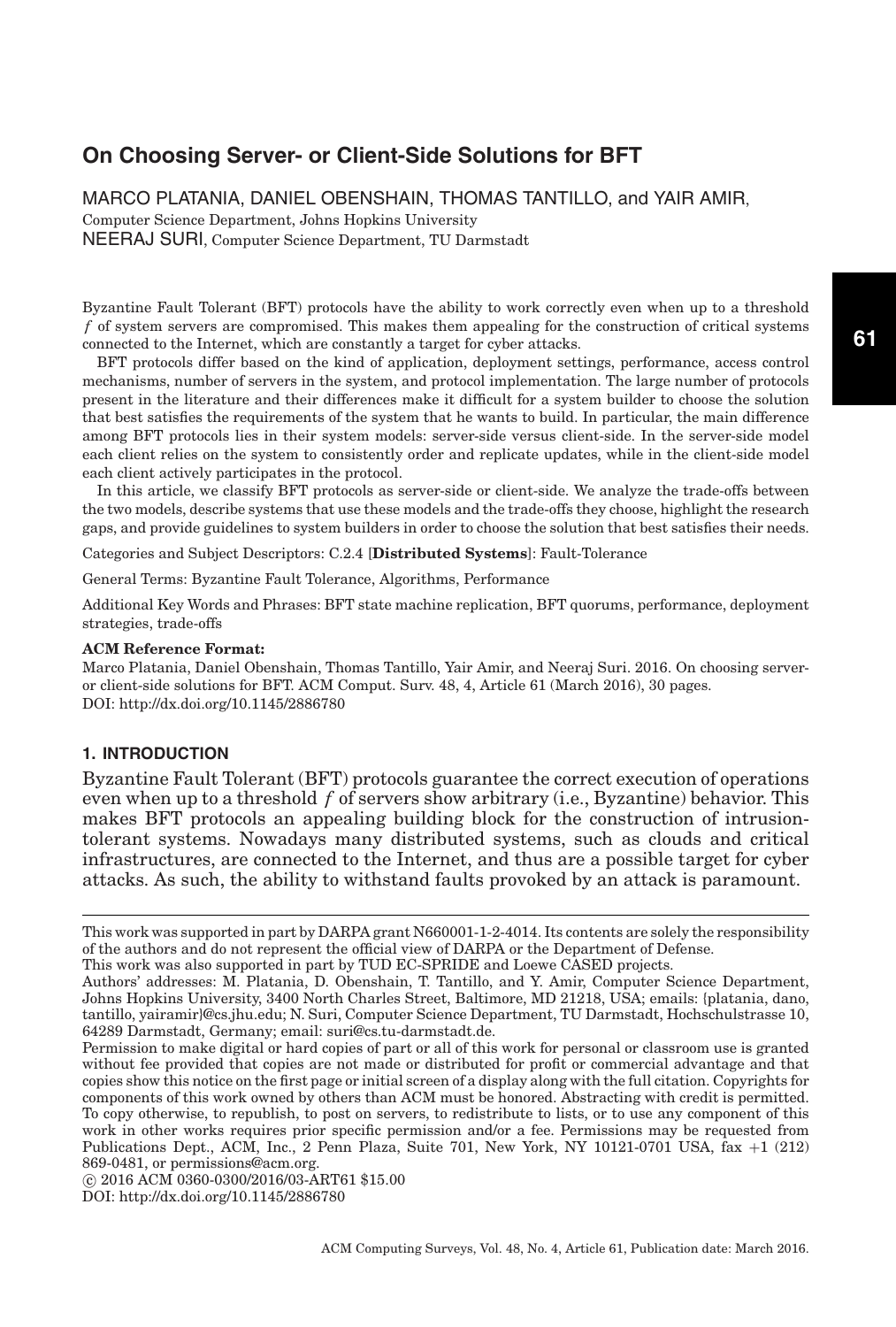The problem of agreeing on a binary value in a Byzantine environment [Pease et al. [1980\]](#page-28-0) was later generalized to the Byzantine Generals problem [Lamport et al. [1982\]](#page-28-1) (see Section [2\)](#page-2-0). In the last 20 years, a large number of BFT protocols have been presented. PBFT [Castro and Liskov [1999\]](#page-27-0) was the first to demonstrate that BFT protocols can have good performance and be practical. After that, many BFT protocols were proposed with the goal of optimizing normal-case performance. They either use speculative execution [Kotla et al. [2007\]](#page-28-2), rely on a replier set known in advance [Serafini et al. [2010;](#page-29-0) Abd-El-Malek et al. [2005\]](#page-27-1), or achieve optimal latency by integrating a consensus primitive with a state machine replication protocol [Sousa and Bessani [2012\]](#page-29-1). Recently, some protocols have been proposed that focus on how to guarantee performance while under attack. Prime [Amir et al. [2008\]](#page-27-2) and BFT-Mencius [Milosevic et al. [2013\]](#page-28-3) execute client operations within a bounded delay when the network is synchronous enough, while Aardvark [Clement et al. [2009b\]](#page-27-3) guarantees that under attack the system reaches a throughput that is within a constant factor of the throughput that the system reaches under normal operations.

The BFT protocols mentioned previously differ from each other based on the specific applications and their requirements, such as performance, scalability over geodistributed systems, message authentication, number of servers in the system, and protocol implementation. As an example, PBFT can execute thousands of operations per second in the absence of attacks when deployed on a local cluster, while Q/U [Abd-El-Malek et al. [2005\]](#page-27-1) scales better than PBFT in terms of performance on wide area networks, due to loose synchronization among servers. On the other hand, Q/U requires  $5f + 1$  servers in the system, while PBFT requires only  $3f + 1$  servers, which is the minimum number of servers required to solve consensus in a Byzantine environment [Pease et al. [1980\]](#page-28-0).

However, the main difference among these protocols lies in their system models. We divide current BFT protocols into two categories: server side and client side.[1](#page-1-0) This distinction takes into account the role that clients play during the execution of the BFT protocol.

In the server-side model the clients do not actively participate in the protocol execution. A client only sends a request to one or more servers and waits to receive at least  $f + 1$  identical replies from different servers before completing the request. The BFT protocol is completely run by the servers. Typically, one of these plays the role of the leader and initiates a protocol round when it receives a client request directly from that client or from some other server in the system. Then, servers exchange messages to reach an agreement on the order in which client operations should be executed.

In contrast to the server-side model, in the client-side model the clients actively participate in the protocol. The role played by the clients depends on the kind of application. Clients may act either as *proposers* [Malkhi and Reiter [1998c;](#page-28-4) Abd-El-Malek et al. [2005\]](#page-27-1), *repairers* [Kotla et al. [2007;](#page-28-2) Serafini et al. [2010;](#page-29-0) Abd-El-Malek et al. [2005\]](#page-27-1), or both [Abd-El-Malek et al. [2005\]](#page-27-1). When the clients act as *proposers*, they initiate a round of the protocol by proposing a sequence number for the next operation they want to execute. This model is typically adopted by applications in which the same resource is updated by a single client or a few clients. When the clients act as *repairers*, they drive system reconfiguration in case of conflicting updates or server failures.

The motivation for our work is that including clients in the computation extends the boundaries of the system, which has an impact on many factors, such as

—Security: the impact of malicious client and how the system should be protected;

—Protocol configuration: the protocol implementation and its parameters (e.g., number of servers) and how these change when clients are part of the system; and

<span id="page-1-0"></span><sup>1</sup>We consider the terms *server side* and *client side* to convey a loose, conceptual pedagogical classification rather than a formal definition.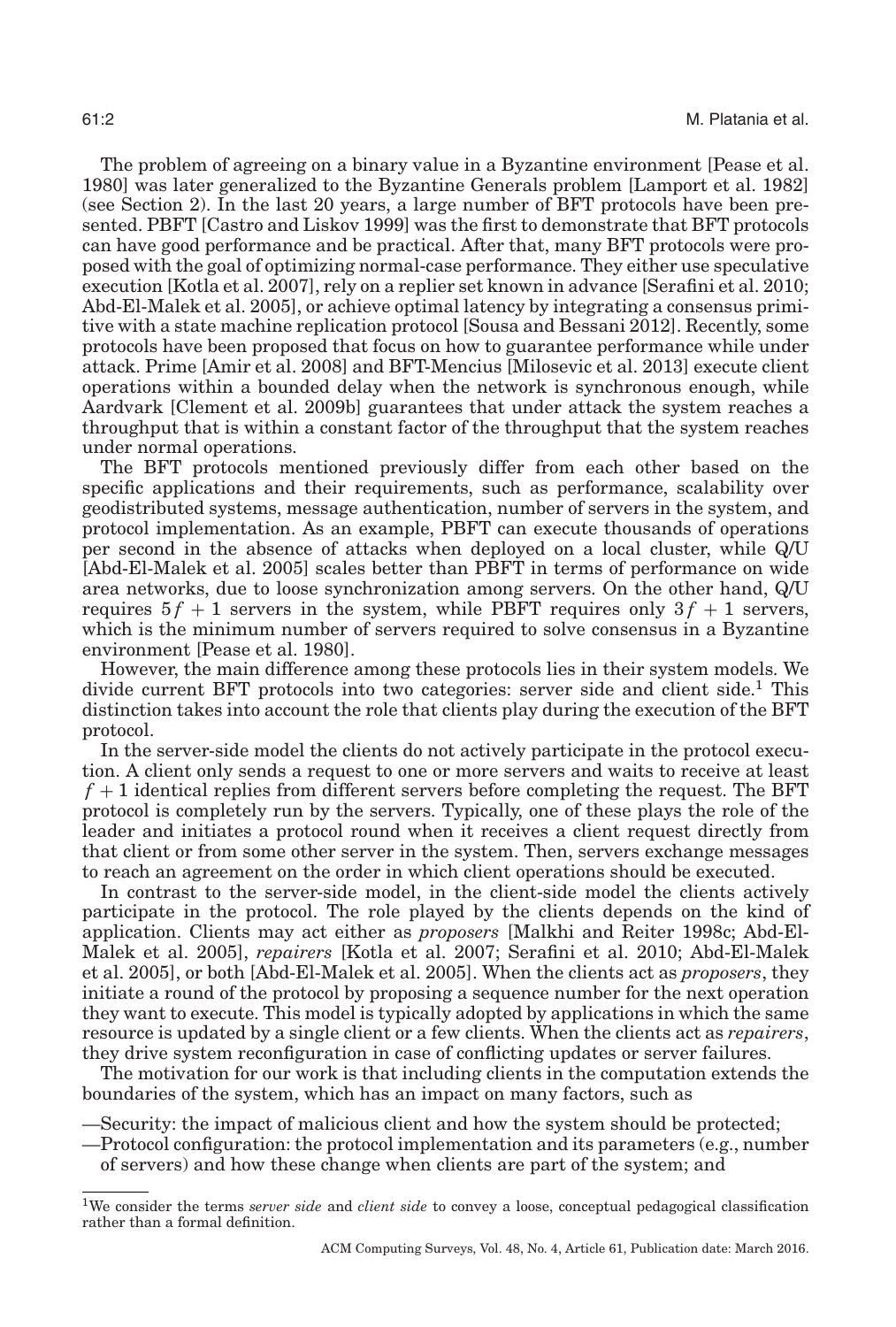—Performance: how the performance of the system improves when part of the job is shifted to the client side.

In this article, we analyze many BFT protocols present in the literature and classify each as server side or client side. For both approaches we present baseline protocols, describe possible attacks on them, and show how different BFT protocols cope with malicious attacks or propose strategies that improve the performance of the system. We also provide a description of the trade-offs between server-side and client-side models and how existing applications chose those trade-offs. Our ultimate goal is to provide guidelines to system builders to help them choose the best model (server side or client side) based on the requirements of the system that they want to build. Hence, we provide an analysis from a system-oriented point of view, which is orthogonal to previous work [Merideth and Reiter [2010;](#page-28-5) Dantas et al. [2007\]](#page-27-4) that categorizes BFT protocols as *quorum-based* or *state machine replication* approaches.

Note that some BFT protocols described in the literature [Guerraoui et al. [2010;](#page-28-6) Cowling et al. [2006\]](#page-27-5) include aspects of both models. They follow the client-side approach during normal-case executions to improve the performance of the system and switch to the server-side model to resolve conflicts. Based on the definitions of server-side and client-side models (see Section [3\)](#page-3-0), in this article we label them as client side because clients actively participate in the protocols by acting as *proposers* or *repairers*.

The remainder of the article is organized as follows. Section [2](#page-2-0) introduces the BFT problem. Section [3](#page-3-0) defines server-side and client-side systems, and the attack model we consider throughout the article. Sections [4](#page-3-1) and [5](#page-7-0) describe the reference serverside and client-side protocols, respectively. Section [6](#page-11-0) presents two *hybrid* protocols and motivates why we label them as client side. Section [7](#page-13-0) describes applications that use the server-side or client-side models, highlighting the differences between these models. Section [8](#page-19-0) presents the trade-offs between the two models and how different applications made choices. Section [9](#page-25-0) discusses the main aspects that a system builder should consider for building a practical BFT application, based on the lessons we learn in this work. Finally, Section [10](#page-26-0) concludes the article.

## **2. THE BFT PROBLEM**

<span id="page-2-0"></span>The BFT problem was introduced by Pease et al. [\[1980\]](#page-28-0). The article discusses how to reach agreement in a system with *n* processors, where at most *f* of them can be faulty. Each correct processor *i* communicates a private value v*<sup>i</sup>* to all other correct processors, while faulty processors may lie.

The goal of the article is to devise an algorithm that guarantees *interactive consistency* [Pease et al. [1980\]](#page-28-0), that is, each correct processor has to compute a vector of values, one for each processor, such that

- (1) correct processors compute the same vector; and
- (2) the value  $v_i$  corresponding to a correct processor  $i$  is the private value of that processor.

Because of point (1), every correct processor must compute exactly the same value for each faulty processor. These values can be arbitrary. The article demonstrates that a solution to this problem requires  $n \geq 3f + 1$  processors, and shows impossibility results for  $n \leq 3f$ .

The BFT problem [Pease et al. [1980\]](#page-28-0) has been generalized later to the Byzantine Generals problem [Lamport et al. [1982\]](#page-28-1): a group of Byzantine Generals, some of whom may be traitors, surround an enemy city and must agree on a plan of action. This problem is used to abstract a reliable computer system that must be able to cope with the failure of one or more components.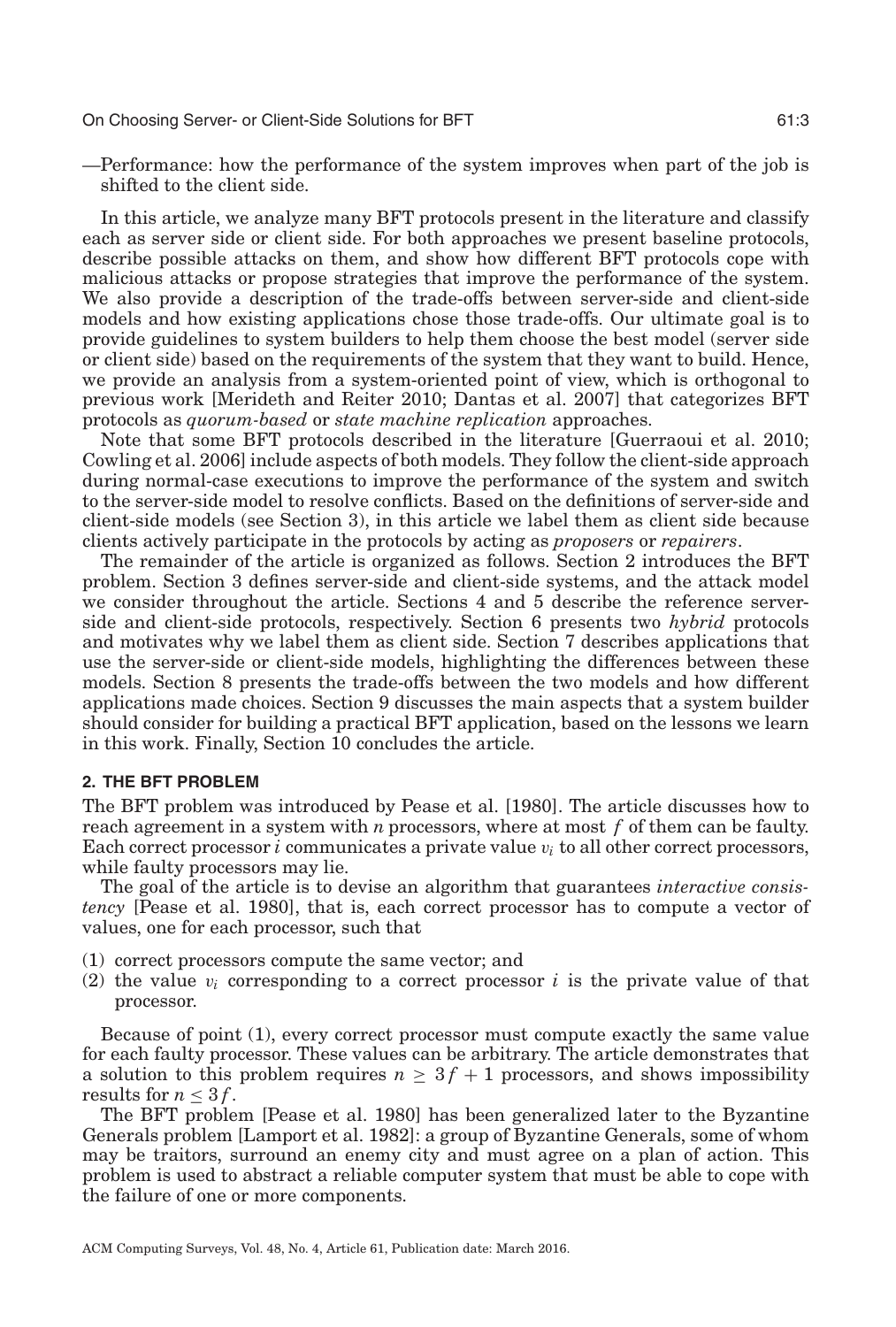## **3. DEFINITIONS**

<span id="page-3-0"></span>In this section, we categorize *server-side* and *client-side* systems. We consider the terms *server side* and *client side* to convey a loose, conceptual pedagogical classification rather than a formal definition. Moreover, we present the attack model that we will use in the next sections to show vulnerabilities of BFT protocols.

## **3.1. Server-Side and Client-Side Systems**

- —**Server-side system:** We say a system is *server side* if clients only send requests to one or more servers and wait for replies from multiple servers.
- —**Client-side system:** We say a system is *client side* if clients may act either as *proposers*, *repairers*, or both. A *proposer* is an entity that initiates an ordering round by proposing a sequence number for the operation that it wants to execute. A *repairer* is an entity that drives system reconfiguration when the normal case execution of the BFT protocol fails.

The main difference between these two approaches is that in server-side systems the clients do not actively participate in the protocol; they submit requests and wait for the servers to complete the execution. On the contrary, in client-side systems the clients actively participate in the protocol execution by playing one or more roles (i.e., *proposer, repairer*). We will describe in the next sections how this paradigm change affects security, protocol configuration, and system performance.

## **3.2. Attack Model**

We consider a powerful adversary that can compromise clients and servers, delay the sending and receipt of messages of compromised nodes (clients or servers), but cannot delay messages exchanged by correct nodes. We assume that the adversary is computationally bounded and cannot subvert the cryptographic assumptions that the BFT protocols described in the next sections make. We group malicious attacks that the adversary can launch into two different categories: *performance attacks* and *correctness attacks*.

- —**Performance attack:** We define *performance attack* to mean a Denial of Service (DoS) attack that compromised clients or servers may launch to slow down system progress.
- —**Correctness attack:** We define *correctness attack* to mean an attack that compromised clients or servers may launch to generate inconsistencies in the system.

In the following sections, we will describe how these attacks can affect both serverside and client-side systems and how different BFT solutions cope with them.

## **4. SERVER-SIDE MODEL**

<span id="page-3-1"></span>BFT protocols that follow the server-side model are entirely run by servers. Clients do not participate in the protocol execution; they only submit requests to one or more servers and wait for at least  $f + 1$  equal replies from distinct servers before executing an operation. Typically, server-side BFT protocols use the state machine replication approach [Lamport [1978;](#page-28-7) Schneider [1990\]](#page-29-2) for managing replicated states. Correct servers start from the same state and modify their states only when they execute client operations (i.e., updates). State changes are deterministic: if two servers execute the same operations in the same order, they will move through exactly the same sequence of states. Maintaining consistent state in server-side protocols typically requires interaction among servers.

An example of a server-side protocol is PBFT [Castro and Liskov [1999\]](#page-27-0). It uses  $n \geq 3f + 1$  servers, where f is the maximum number of servers that can be Byzantine.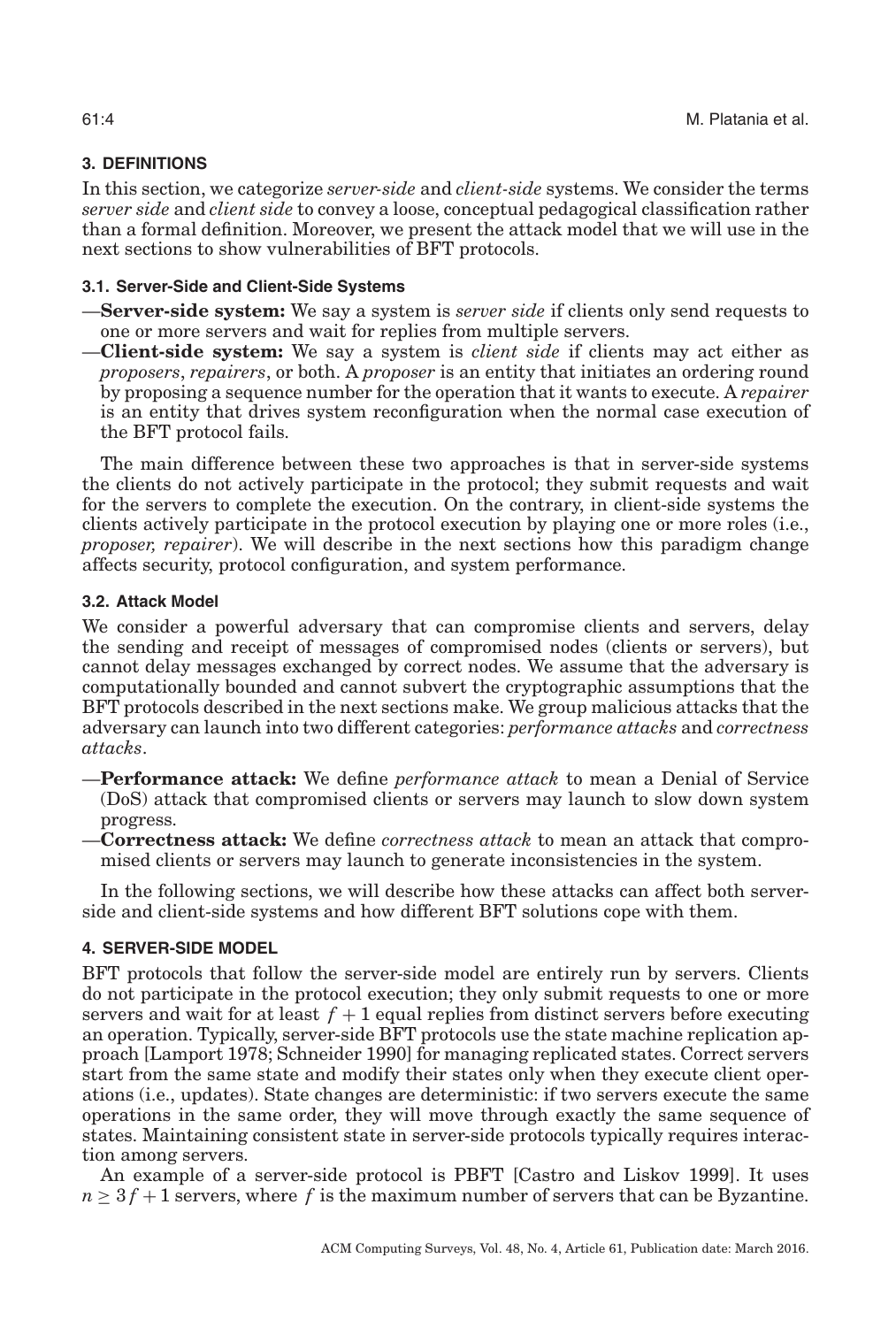<span id="page-4-0"></span>On Choosing Server- or Client-Side Solutions for BFT 61:5



Fig. 1. Execution of PBFT with  $f = 1$  and  $n = 4$ . The protocol is composed of *pre-prepare*, *prepare*, and *commit* phases.

Any number of clients can be Byzantine. Clients and servers use digital signatures [Diffie and Hellman [1976;](#page-27-6) Rivest et al. [1978\]](#page-29-3) to authenticate the messages they send. The service uses a client's identity to deny access to a client that is not allowed to invoke an operation.

Figure [1](#page-4-0) depicts an execution of PBFT, with  $n = 4$  and  $f = 1$ . One of the servers plays the role of the *proposer*, also known as *leader*. The leader initiates and coordinates an agreement protocol that orders client updates by assigning a sequence number to each of them.

A client sends a request to the leader and waits to receive at least *f* + 1 identical replies from different servers before considering that operation to be executed. If the client does not receive replies before the expiration of a timeout, it resends the request to *f* +1 distinct servers. The ordering round consists of three phases: *pre-prepare, prepare,* and *commit*. The pre-prepare and prepare phases order client operations within a view, while the commit phase guarantees order across different views (i.e., when the leader changes). The leader is replaced if the system does not make progress before the expiration of a timeout. In this case, a new leader is elected and the timeout is doubled (i.e., the protocol pessimistically assumes that there was not enough time to make progress).

#### **4.1. Possible Attacks on the System**

<span id="page-4-1"></span>*Performance Attacks*. Previous work [Amir et al. [2008\]](#page-27-2) has shown that PBFT is vulnerable to *Timeout Manipulation* and *Pre-Prepare Delay* attacks, two DoS attacks that a malicious leader can launch to make the system progress slow.

- —*Timeout Manipulation*: this attack exploits the fact that when the leader is replaced the timeout doubles. A malicious client launches a DoS attack in order to slow down the protocol and force view changes. This attack stops when the timeout is large enough and a malicious server plays the role of the leader.
- —*Pre-Prepare Delay*: this attack exploits the fact that the leader has to send at least one PRE-PREPARE message before the expiration of the timeout in order to stay in power. A malicious leader can slow down the protocol by injecting only one PRE-PREPARE message per timeout.

The combination of these two attacks can dramatically decrease the performance of the system. The adversary can first manipulate the timeout to grow arbitrarily, until a malicious server plays the role of the leader. Then, the malicious leader can send a PRE-PREPARE message just before the expiration of the timeout, such that it will never be suspected by correct servers. Under these two attacks, PBFT may slow down to 1% of the performance it achieves during normal operations [Amir et al. [2008\]](#page-27-2). In the next subsection we describe how these performance attacks can be addressed so as to guarantee good performance even in the case of compromises.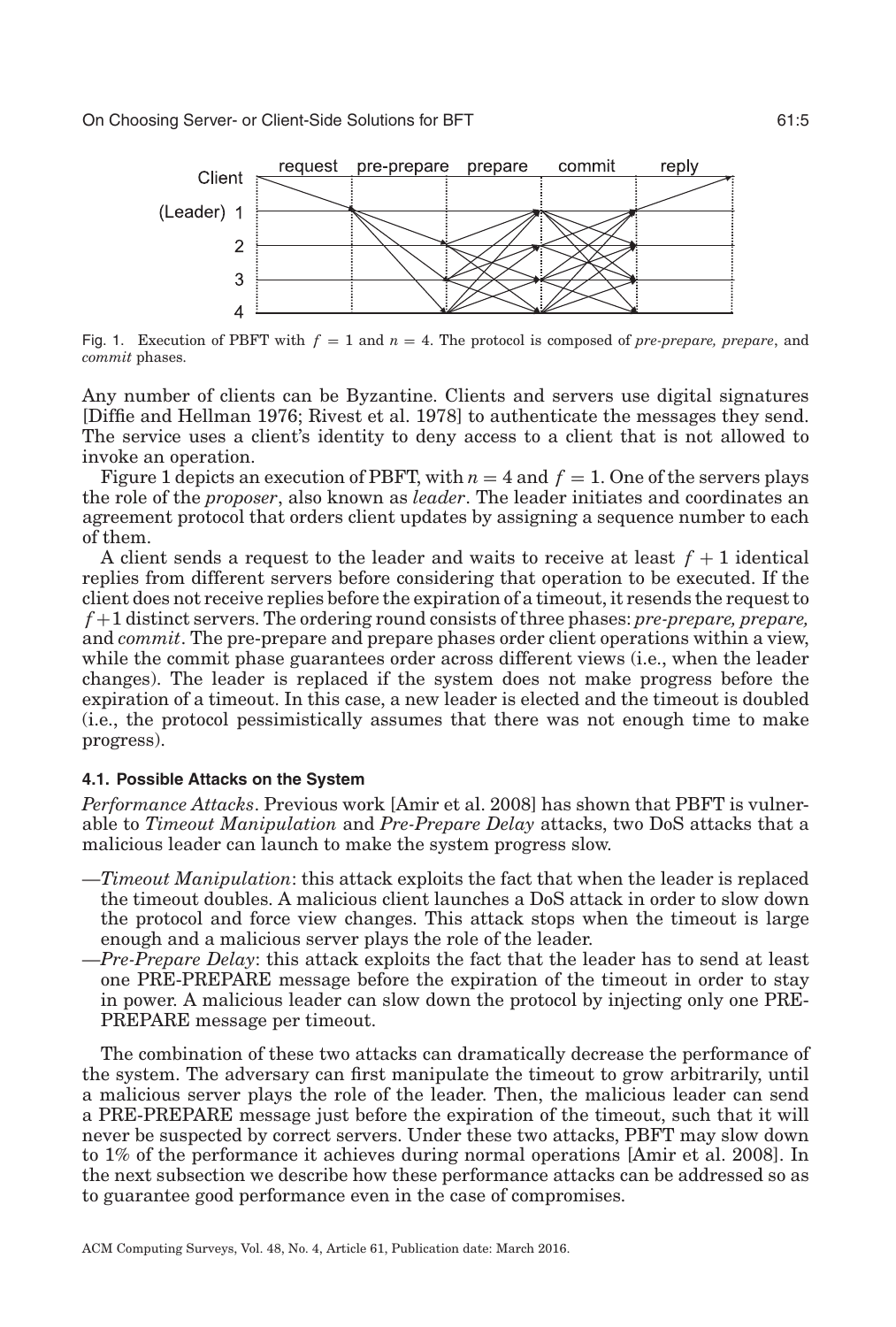*Correctness Attacks*. A correct server completes prepare and commit phases when it receives at least  $2f + 1$  PREPARE and COMMIT messages that say the same thing. This means that if the number of faulty servers is no higher than *f*, the PBFT protocol guarantees *safety*, that is, all correct servers maintain consistent state, and *liveness*, that is, eventual progress. In the same way, if the number of faulty servers is no higher than *f*, malicious clients cannot violate *safety* because it is impossible to find two sets of  $2f + 1$  servers that assign two different sequence numbers to the same update. Even if a malicious client cannot leave the system in an inconsistent state [Castro and Liskov [1999\]](#page-27-0), a malicious client may still erase the state of the system by proposing a *null* value (this can be avoided by having the application checking the content of an operation before executing it).

## **4.2. Server-Side Model Optimizations**

In this subsection, we survey some optimizations to the server-side model with the goal of improving system security or performance. All the algorithms we present use PBFT as the baseline agreement protocol, except for Fast Byzantine Paxos (FaB) [Martin and Alvisi [2006\]](#page-28-8), which instead extends Paxos [Lamport [1998\]](#page-28-9) to tolerate Byzantine faults.

*Replacing Signatures with MACs*. PBFT can be configured to use Message Authentication Codes (MACs) [Bellare et al. [1996\]](#page-27-7) instead of digital signatures [Castro and Liskov [2002\]](#page-27-8). MACs are computationally less expensive than digital signatures. A server *i* shares a pair of keys with each other server *j*, and a single key with each client. However, when using MACs instead of signatures, a faulty client can force the replacement of a correct leader. The faulty client may send a request with a correct authenticator to at least one correct server, while sending an incorrect authenticator to the leader. This way, the leader cannot propose that request for ordering and will eventually be replaced. This is a kind of DoS attack that a malicious client can launch, generating view changes continuously to slow down the system. This problem can be avoided by requiring clients to sign the messages they send [Garcia et al. [2013\]](#page-28-10).

*Proactive/Reactive Recovery*. PBFT can be combined with proactive recovery [Castro and Liskov [2002\]](#page-27-8): periodically, one server at a time is rejuvenated from a clean execution environment and application state. This way, if that server was compromised, after rejuvenation it is once again correct.

Recovery operations can be optimized by reactively recovering servers that show arbitrary behavior [Sousa et al. [2010\]](#page-29-4). In the proposed solution, the system is composed of two distinct subsystems: (i) payload, and (ii) wormhole. The payload is an *anysynchronous* subsystem that is composed of  $n = 3f + 2k + 1$  servers, where *k* is the maximum number of servers that rejuvenate at the same time. The payload implements the BFT replication engine. The wormhole is a *synchronous* subsystem composed of  $n =$  $3f + 2k + 1$  trusted components connected by a synchronous and private (i.e., assumed secure) network. At most *f* wormholes can crash (fail-stop). The wormhole subsystem coordinates rejuvenations of the servers in the payload subsystem. Each server in the payload subsystem is associated with a trusted component in the wormhole subsystem. A server and its associated trusted component can run on the same machine or on different machines.

*Performance Guarantees while Under Attack*. Prime [Amir et al. [2008\]](#page-27-2), Aardvark [Clement et al. [2009b\]](#page-27-3), and BFT-Mencius [Milosevic et al. [2013\]](#page-28-3) overcome the performance limitations of PBFT under the attacks described in Section [4.1](#page-4-1) by limiting the power of malicious servers.

Prime ensures that, if the network is stable enough, every client operation will be ordered by correct servers within a bounded delay that is a function of the latency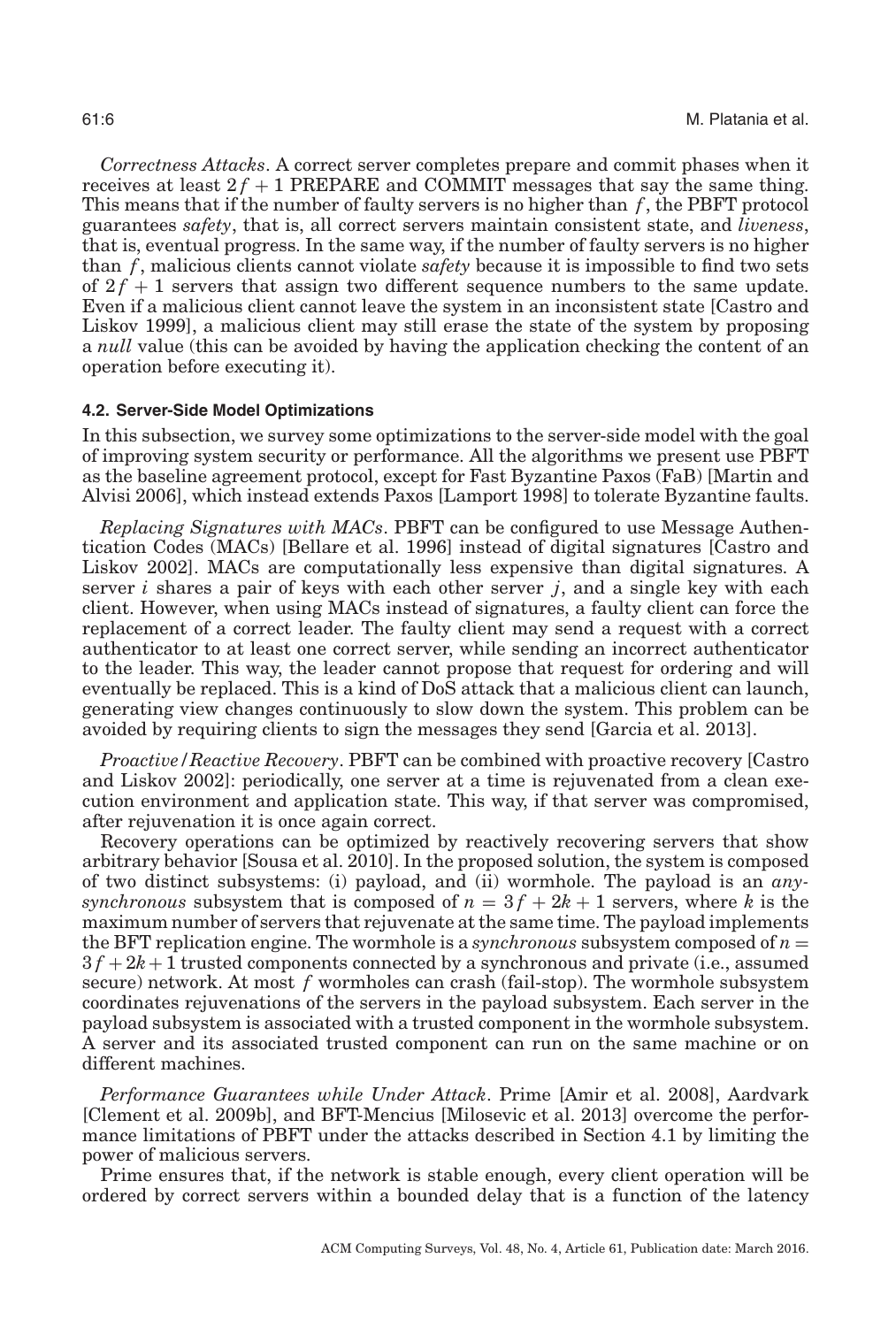On Choosing Server- or Client-Side Solutions for BFT 61:7

<span id="page-6-0"></span>

Fig. 2. The preordering phase in Prime is used to discover a malicious leader that drops client requests. The ordering phase works as in PBFT  $(f = 1, n = 4)$ .

among those servers. To do so, Prime servers run a background protocol that monitors the activity of the leader and replaces a leader that is performing too slowly, according to the current network conditions. Moreover, Prime servers run a preordering phase to discover a malicious leader that drops client requests. A client sends a request to one server, which includes that request in a PO\_REQUEST message. Periodically, the most recently received client requests are cumulatively acknowledged by each server in a PO\_ARU message. A correct server includes in the PO\_ARU message all the client requests that it expects from the leader during the ordering phase. If the leader skips some of these client requests, it is suspected and replaced. The ordering phase in Prime works as in PBFT. Preordering and ordering algorithms are shown in Figure [2.](#page-6-0)

BFT-Mencius [Milosevic et al. [2013\]](#page-28-3) offers the same bounded-delay guarantee as Prime. However, unlike Prime, BFT-Mencius is a multileader protocol that does not use any preordering phase. BFT-Mencius relies on Abortable Timely Announced Broadcast (ATAB) [Milosevic et al. [2013\]](#page-28-3), a BFT reliable broadcast primitive that servers use to order client updates. The implementation of the ATAB protocol is similar to PBFT, with different servers leading different parallel instances of the protocol. With respect to Prime, the absence of the preordering phase in BFT-Mencius reduces the number of message exchanges. Hence, BFT-Mencius reaches a tighter upper bound on the execution delay of client updates introduced by correct servers.

Aardvark, instead, guarantees that even in the presence of some malicious servers, over a sufficiently long period of time the throughput remains within a constant factor of the throughput that could be achieved if the system were composed of only correct servers. Aardvark is built around three key principles:

- (1) *Resource Isolation*. Separate network interface controllers (NICs) and wires are used to connect each pair of servers. A separate NIC for clients is also used. Messages coming from different NICs are placed on different queues.
- (2) *Regular View Changes*. The level of work expected from the leader is gradually increased. When the current leader is not able to sustain that throughput, a new leader is elected. Moreover, regular view changes ensure that a malicious leader is replaced in a short amount of time.
- (3) *Limiting the Impact of Malicious Cclients*. A decision tree is used to limit the number of operations and resource utilization in response to requests from faulty clients.

The agreement protocol in Aardvark is the same as PBFT (see Figure [1\)](#page-4-0).

*Reducing the Number of Communication Steps*. Fast Byzantine Paxos (FaB) [Martin and Alvisi [2006\]](#page-28-8) extends the crash-tolerant Paxos replication protocol [Lamport [1998\]](#page-28-9) to tolerate Byzantine faults. FaB is composed of  $3f + 1$  *proposers*,  $5f + 1$  *acceptors*, and 3 *f* + 1 *learners*. Typically, one proposer, one acceptor, and one learner are deployed on the same physical machine; hence, FaB requires  $5f + 1$  servers in total. In the common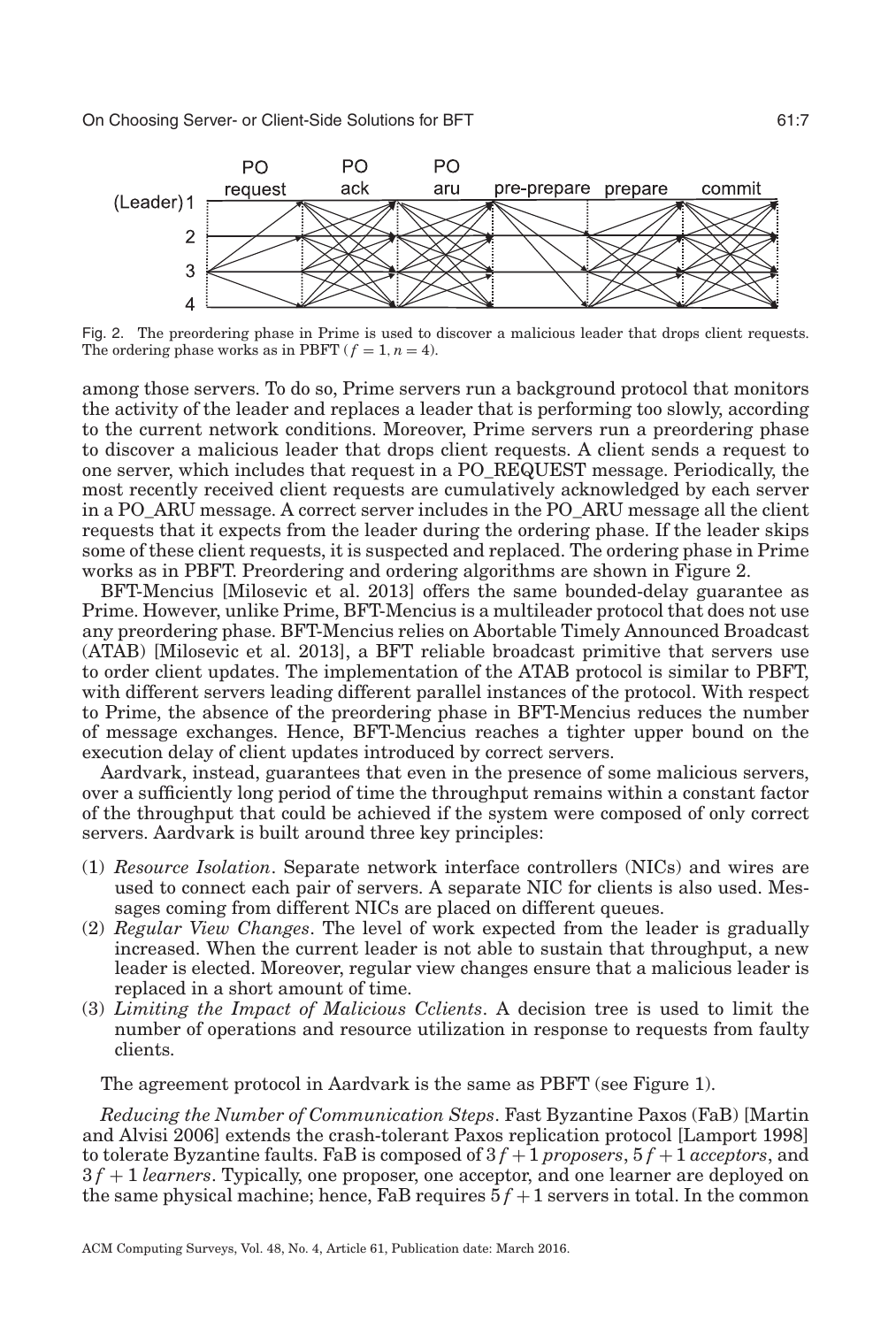

Fig. 3. Read operation with  $f = 1$ ,  $n = 5$ .

<span id="page-7-1"></span>case, an ordering round in FaB completes in only two phases. In the first phase, one proposer (i.e., the leader of that ordering round) proposes a value to the acceptors. In the second phase, the acceptors accept that value and forward it to the learners, which learn the accepted value when they receive  $4f + 1$  ACCEPT messages from different acceptors. Compared with the BFT protocols discussed so far, FaB reduces the number of communication rounds at the cost of  $2f$  additional servers in the system. Finally, FaB uses MACs during normal case operations and digital signatures during a view change.

## **5. CLIENT-SIDE MODEL**

<span id="page-7-0"></span>Unlike the server-side model, in the client-side model clients play an active role. They act either as *proposers* (i.e., they initiate an instance of the protocol by sending an operation and a sequence number to servers), *repairers* (i.e., they coordinate system reconfiguration in case of conflicting updates or failures), or both. As we will see in the remainder of the section, shifting part of the work to the client side requires less serverto-server interaction and provides better scalability on Wide-Area Networks (WANs) than server-side protocols. However, involving clients in the computation enlarges the boundaries of the system. System builders have to provide additional security mechanisms to prevent malicious clients from violating system correctness.

#### **5.1. Clients as Proposers**

When a client plays the role of *proposer*, it acts as leader of its own operations. This approach has been used to build consensus objects [Malkhi and Reiter [1998c\]](#page-28-4). The baseline protocol uses the abstraction of Byzantine Quorums [Malkhi and Reiter [1998a\]](#page-28-11) to mask Byzantine failures in the emulation of a distributed register. This register stores a single-writer, multireader object for each client called *timed append-only array*. A client can update its own object by appending a new value to the array in sequential order. The system requires  $4f + 1$  servers, where f is the maximum number of Byzantine servers. When the client submits an operation (*read* or *append*), it needs to receive a consistent reply from a quorum of  $2f + 1$  servers before moving on to the next phase of the protocol. *read* and *append* operations do not require server-to-server or client-to-client interaction. All the messages exchanged between clients and servers are digitally signed. The *read* operation proceeds as shown in Figure [3:](#page-7-1) the client sends a request to all servers in the system to read the *ith* element of an array and waits to receive a consistent reply from a quorum of servers.

The *append* operation is shown in Figure [4.](#page-8-0) It requires three rounds:

- (1) The client reads a new time stamp from a quorum of servers. Signatures of the reply messages form a digital certificate.
- (2) The client *appends* the *ith* element to its own array by proposing the new value and the received time stamp (the client also attaches to the message the digital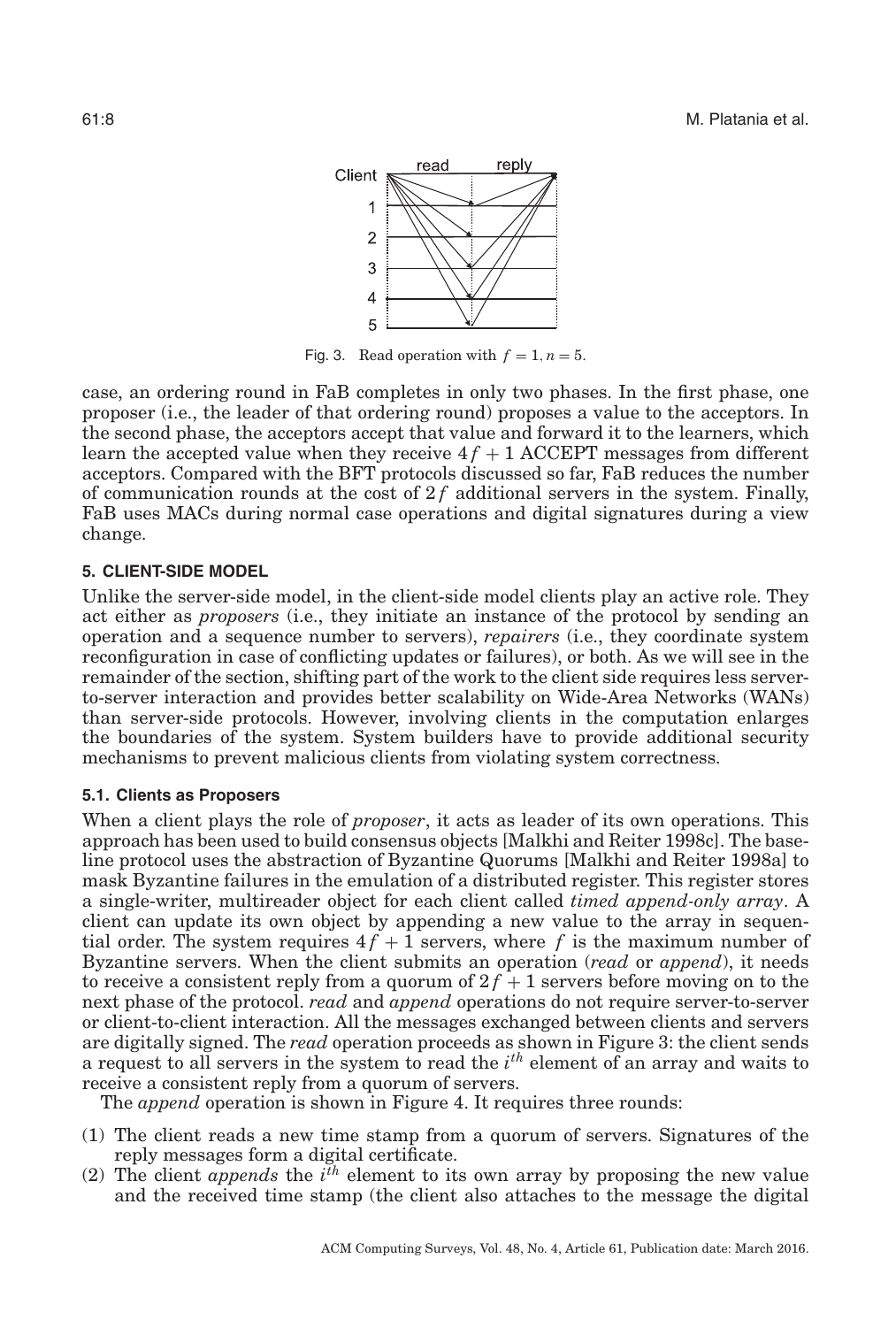<span id="page-8-0"></span>

<span id="page-8-1"></span>Fig. 4. Write operation with  $f = 1, n = 5$ . The client receives a new time stamp from a quorum of servers and writes the new value to another quorum.



Fig. 5. Speculative execution in Zyzzyva ( $f = 1$ ,  $n = 4$ ).

certificate collected during the first round). The client waits for digitally signed ECHO messages from a quorum of servers (echo certificate).

(3) The client commits the *append* operation by sending the echo certificate back to the servers and waits for acknowledgments from a quorum of servers.

The consensus protocol is built on top of the baseline protocol composed of *read* and *append* operations. Each client starts the consensus protocol by proposing an initial value and reading all the values proposed by all other clients. The protocol proceeds in rounds: at each round, clients propose one of the values proposed in the previous round by some client, until all clients converge to the same value. This is the value that the consensus protocol *decides*. In the next section, we will see how this consensus protocol has been used to build a Byzantine fault-tolerant coordination system called Phalanx [Malkhi and Reiter [1998b\]](#page-28-12).

#### **5.2. Clients as Repairers**

When the clients act as *repairers*, they drive system reconfiguration in the case of conflicting replies from servers or other failures. Examples of such a protocol are Zyzzyva [Kotla et al. [2007\]](#page-28-2) and Scrooge [Serafini et al. [2010\]](#page-29-0).

Zyzzyva [Kotla et al. [2007\]](#page-28-2) is a BFT protocol that achieves fast agreement, also known as *speculative* execution, by ordering client requests in only three one-way message rounds. The protocol requires  $3f + 1$  servers and can be configured to use digital signatures or MACs, while clients are always required to sign messages to enforce access control.

Figure [5](#page-8-1) shows the speculative protocol: (i) the client sends a request to the leader; (ii) the leader proposes a sequence number; and (iii) all the other servers optimistically accept the sequence number proposed by the leader.

The speculative execution is possible when (i) the leader is correct, (ii) the client is honest, (iii) the network is synchronous enough, and (iv) the client receives  $3f + 1$ replies. If one of these requirements fails, five communication rounds are necessary, as shown in Figure [6.](#page-9-0) In addition to the thre rounds described previously, the client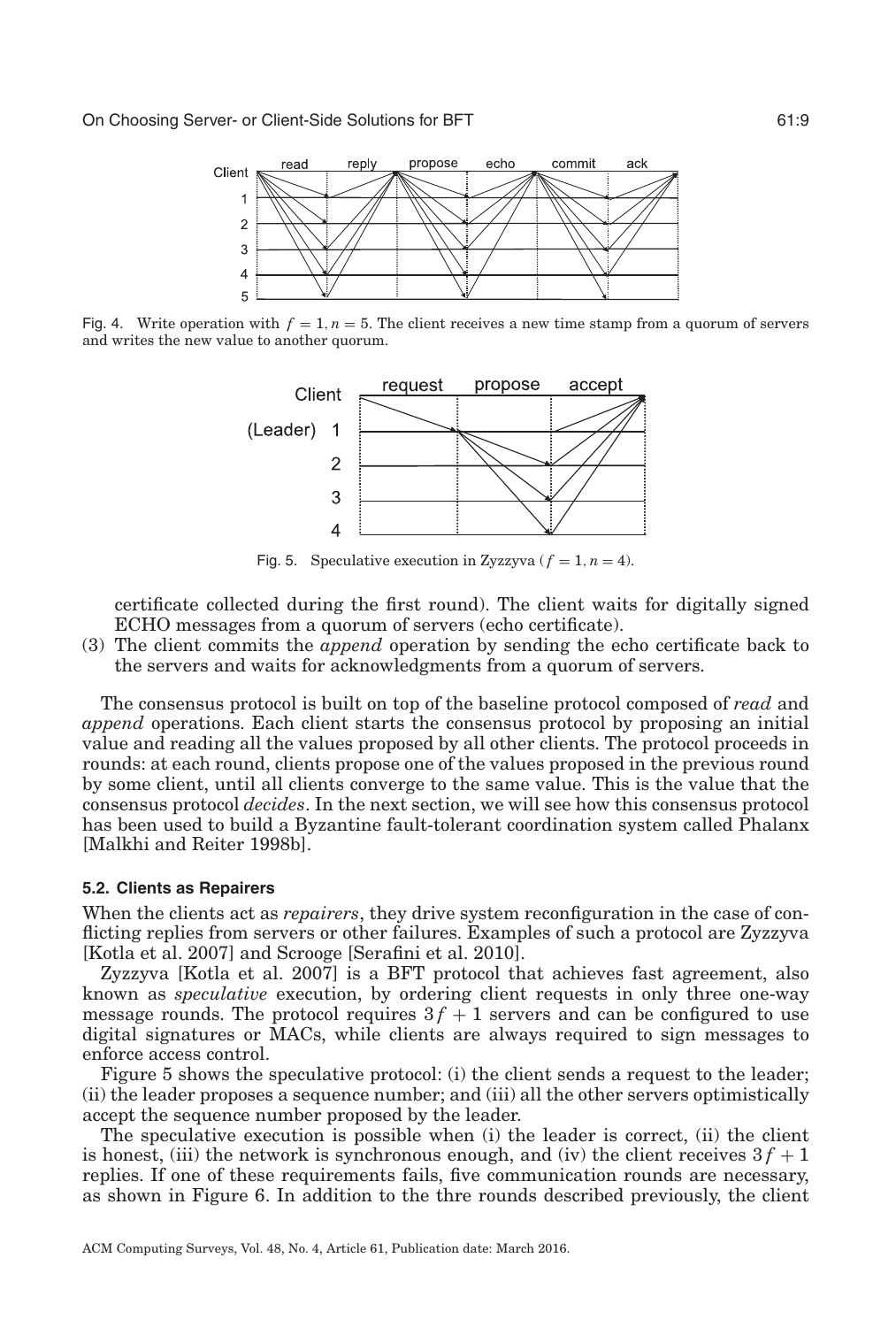<span id="page-9-0"></span>

<span id="page-9-1"></span>Fig. 6. Zyzzyva requires five rounds when the speculative execution is not possible  $(f = 1, n = 4)$ .



Fig. 7. Fast agreement in Scrooge obtained through a designated replier quorum  $(b = 1, f = 1, n = 4)$ .

<span id="page-9-2"></span>

Fig. 8. A Scrooge client triggers explicit agreement and replier quorum reconfiguration if it does not receive *n* − *f* replies within a timeout  $(b = 1, f = 1, n = 4)$ .

builds and sends a commit certificate and waits to receive at least  $2f + 1$  replies from different servers.

Moreover, correct clients lead the system reconfiguration (i.e., view change) in the presence of a faulty or slow leader. In case of faulty leader, a correct client can build a *proof of misbehavior* to prove that it received different sequence numbers for the same operation from the leader. When the leader is slow, a correct client resends an unordered operation to all the servers in the system, which will forward it to the leader and wait for the leader to start a new agreement phase within a timeout. If this does not happen, the leader is suspected and replaced.

As with Zyzzyva, Scrooge [Serafini et al. [2010\]](#page-29-0) also provides speculative execution. The protocol requires  $n = 2b + 2f$  servers, with  $f \leq b$ , where *b* is the maximum number of servers that can crash and *f* is the maximum number of malicious servers. Scrooge uses a replier quorum of *n* − *f* servers known in advance to achieve fast Byzantine agreement. The execution is shown in Figure [7.](#page-9-1) A client sends a request to the leader. The leader establishes an order for that request and the servers in the replier quorum reply back to the client.

If the client does not receive  $n - f$  replies within a timeout, it triggers an explicit agreement phase, as shown in Figure [8.](#page-9-2) The client also provides a list of suspected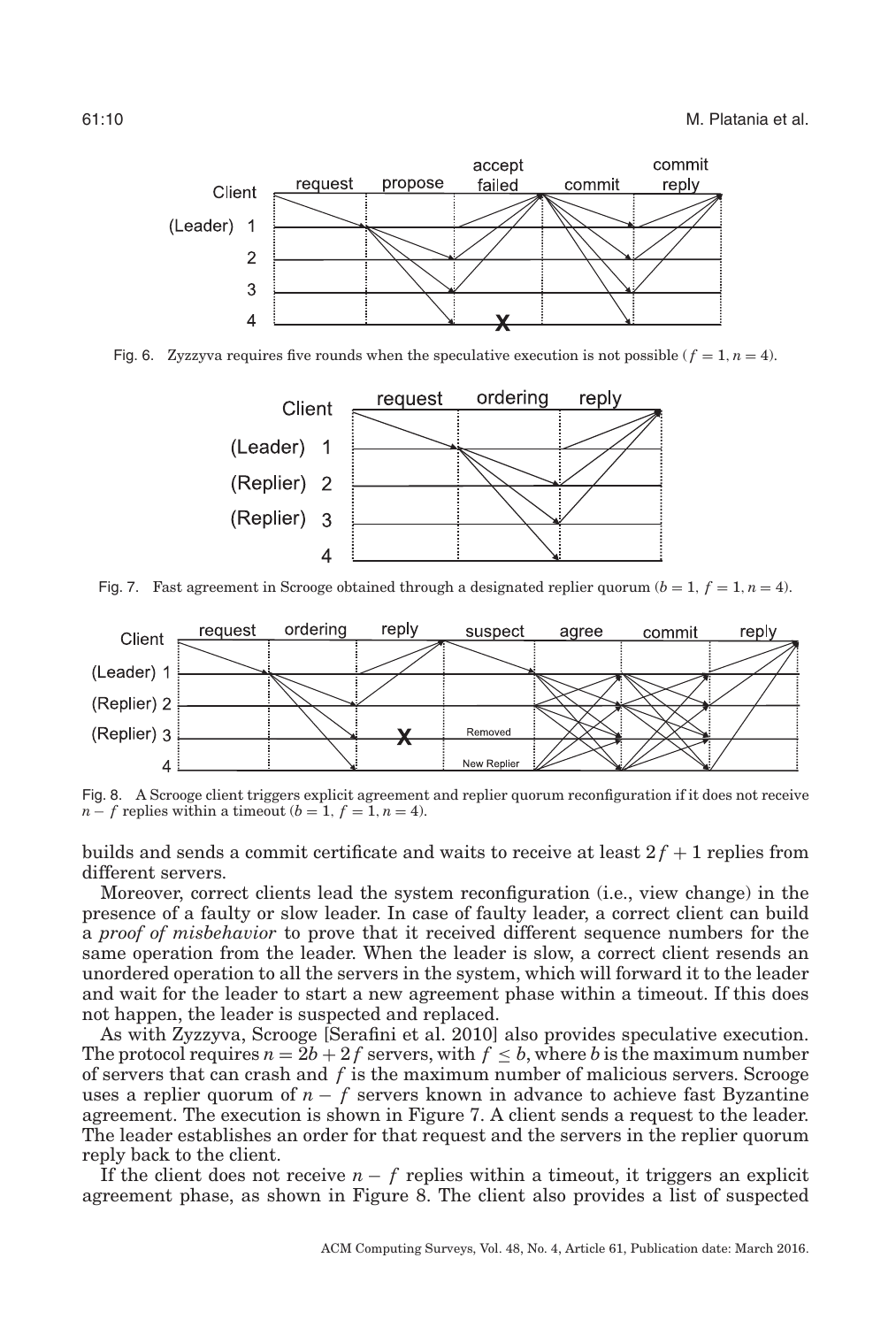<span id="page-10-0"></span>

Fig. 9. Update operation in Q/U in the absence of conflicting requests  $(f = 1, n = 6)$ .

servers to reconfigure the system and evict nonresponsive servers from the replier quorum. The *agree* and *commit* phases are used to establish an order for the client request and agree on a new replier quorum. Servers in the new replier quorum reply back to the client.

## **5.3. Clients as Proposers and Repairers**

Query/Update (Q/U) [Abd-El-Malek et al. [2005\]](#page-27-1) is a client-side BFT protocol that serializes query and update operations on data objects. Clients act as *proposers* and *repairers*. In Q/U each request is processed by only a subset of servers and server-toserver interaction is completely avoided. This makes the protocol efficient and scalable over WANs, at the cost of  $5f + 1$  servers in the system. Clients and servers may fail arbitrarily. Moreover, each message exchanged by clients and servers carries a vector of authenticators.

Figure [9](#page-10-0) shows the update operation during the normal case, that is, when client updates do not conflict. The client obtains a time stamp from a quorum of  $4f+1$  servers and sends a request operation to a quorum of servers with the obtained time stamp.

The protocol can be further optimized by requiring clients to locally store the latest copy of the object they update, such that they do not need to read the time stamp from a quorum of servers in successive updates. This way, the update operation completes in only two one-way message rounds.

In the presence of concurrent update operations, correct servers may execute those operations in a different order. As such, a correct client *repairs* the system bringing correct servers in a consistent state. First, the client forces correct servers to suppress conflicting operations; then, the client imposes the same object versions onto correct servers.

#### **5.4. Possible Attacks on Client-Side Protocols**

*Performance Attacks*. Shifting part of the job onto the client side reduces both the number of protocol rounds and the server-to-server interaction, making the protocol more scalable on WANs. However, a malicious client may slow down the progress of the system by continuously triggering repair phases, which are typically more expensive than normal-case execution. For example, this happens when a malicious client fails to contact a full quorum, forcing a correct client to repair the system at a later time. In Zyzzyva and Scrooge, normal-case executions complete in three one-way message rounds. Malicious clients may force additional rounds (i.e., five rounds in Zyzzyva and seven rounds in Scrooge; see Figures [6](#page-9-0) and [8,](#page-9-2) respectively) by dropping correct servers replies. In Zyzzyva this problem arises also when a malicious server delays the delivery of messages to a (possibly correct) client. Zyzzyva5 [Kotla et al. [2007\]](#page-28-2) solves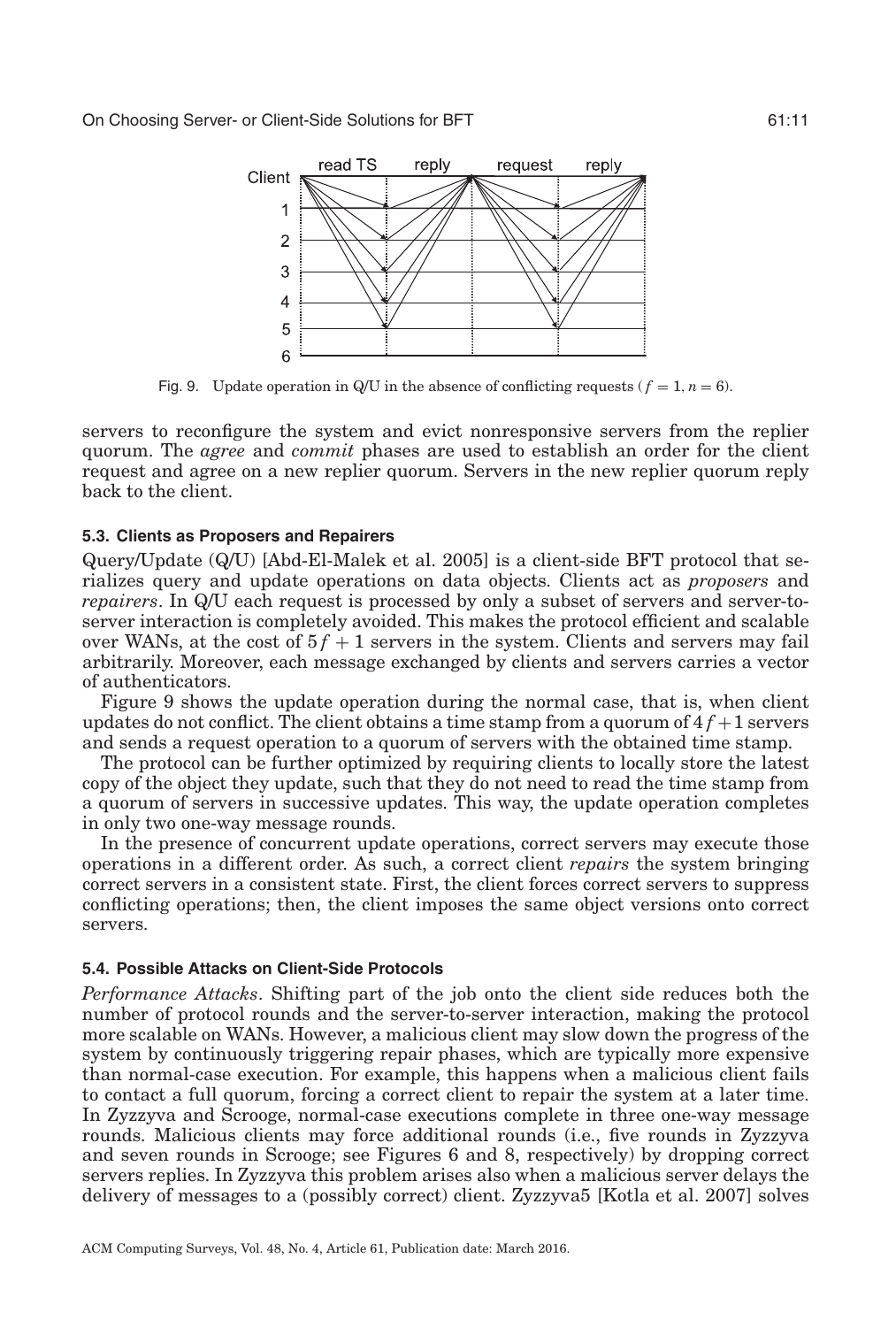<span id="page-11-2"></span>

Fig. 10. Preventing inconsistencies from malicious clients in multiwriter, multireader applications. The proposed solution [Liskov and Rodrigues [2006\]](#page-28-13) requires  $n = 3f + 1$  servers (in this figure,  $f = 1$ ,  $n = 4$ ).

this problem by adding  $2f$  servers to the system  $(5f + 1$  servers in total). This way, agreement can always be reached in three one-way message rounds.[2](#page-11-1)

*Correctness Attacks*. The lack of server-to-server communication in client-side protocols does not allow correct servers to detect inconsistent requests from malicious clients. A malicious client may send the same request with different sequence numbers to different sets of servers, leaving the system in an inconsistent state. As such, the *update* phase of client-side protocols should be designed to cope with malicious clients. As an example, PROPOSE and ECHO messages in the protocol for emulation of consensus objects (Figure [4\)](#page-8-0) guarantee that a request associated with a time stamp is unique. This solution is suitable for single-writer, multireader protocols. A solution has been also proposed for multiwriter, multireader protocols [Liskov and Rodrigues [2006\]](#page-28-13), as shown in Figure [10.](#page-11-2)

The client reads the most recently written value. Then, it sends a signed PRE-PARE message to all servers with the value to write. A correct server replies with a PREPARE-REPLY message if the received PREPARE message is valid (i.e., if the authentication succeeds). The writer collects  $2f + 1$  PREPARE-REPLY messages and sends a signed WRITE message with the value to write (the same proposed in the previous PREPARE message). A correct server replies with a WRITE-REPLY message if the received WRITE message is valid. Finally, the writer waits for  $2f + 1$  WRITE-REPLY messages before terminating the write operation.

#### **6. HOW TO LABEL "HYBRID" PROTOCOLS**

<span id="page-11-0"></span>In the previous sections, we introduced protocols that follow the server-side or the client-side model. In this section, we describe a class of protocols that follow both approaches at the same time, trying to get the best of both worlds. They follow the client-side model in the absence of link/client/server failures and in the absence of concurrent requests to speed up normal-case executions, but they switch to the serverside model to guarantee safety and liveness in the presence of failures or conflicts.

In the remainder of this section, we first describe two protocols belonging to this class, namely, Aliph [Guerraoui et al. [2010\]](#page-28-6) and HQ [Cowling et al. [2006\]](#page-27-5), and then we motivate why they should be labeled as client side.

BFT protocols can be implemented as a collection of separate and independent instances [Guerraoui et al. [2010\]](#page-28-6). The rationale behind this is that it is very difficult to implement a single BFT protocol that achieves good performance in every scenario. By having different instances that are optimized to work well under different conditions (e.g., network synchrony, system load, fault model), the BFT protocol can transition

<span id="page-11-1"></span><sup>&</sup>lt;sup>2</sup>Adding  $2f$  servers to the system makes Zyzzyva5 a pure server-side protocol because clients are no more involved in repair actions.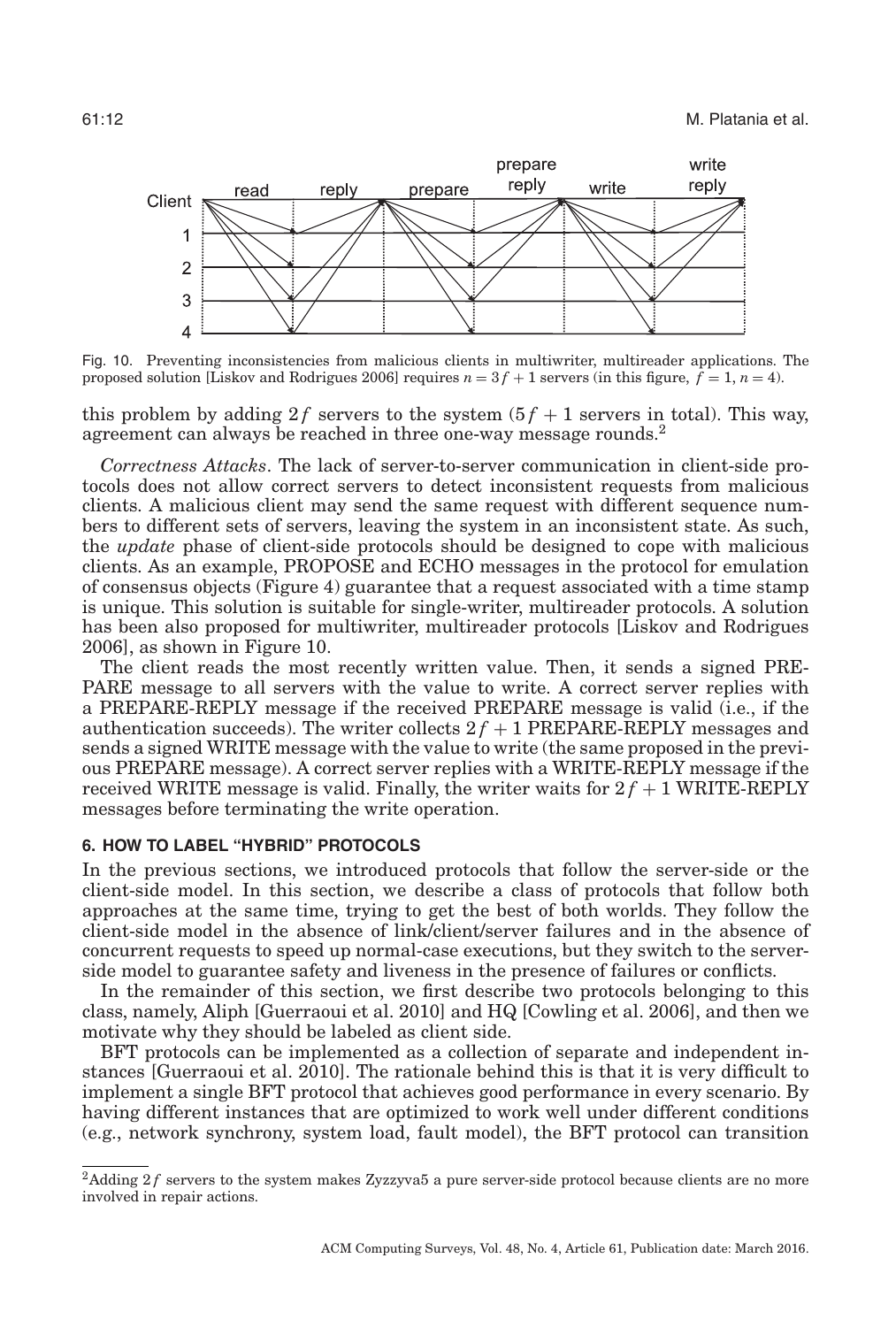

<span id="page-12-1"></span><span id="page-12-0"></span>Fig. 11. *Quorum* instance in Aliph. It runs under ideal conditions (i.e., no failures and concurrent requests).



Fig. 12. *Chain* instance in Aliph. It runs in the absence of failure but in the presence of concurrent client requests.

from an instance to another in order to adapt to different scenarios, still maintaining good performance.

Aliph [Guerraoui et al. [2010\]](#page-28-6) is a BFT protocol implemented using the approach described previously. It requires  $3f + 1$  servers and is composed of three different instances:

- —*Quorum*: which runs in the absence of link/client/server failures and concurrent client requests;
- —*Chain*: which runs in the absence of link/client/server failures but in the presence of concurrent client requests; and
- —*Backup*: which runs in the presence of failures and concurrent client requests.

The *Quorum* instance follows the client-side model, as represented in Figure [11.](#page-12-0) It runs under ideal conditions to achieve fast executions. The client acts as *proposer* and *repairer*. It first sends a request with a time stamp to all the servers, which speculatively execute the operation and reply to the client with a history of executed requests. In the absence of link/client/server failures and in the absence of concurrent client requests, *Quorum* requires only two one-way message transmissions.

If the histories provided by servers do not match, for example, because two concurrent operations have been executed in a different order by some servers, the client (as *repairer*) builds an abort history that allows servers to reconstruct a consistent order of operations. Then, the client switches to the next instance, that is, *Chain*, which is represented in Figure [12.](#page-12-1) *Chain* supports concurrent client requests by organizing servers as a pipeline. Each server executes a client operation and forwards that operation to the next server in the chain. The last server replies to the client.

*Chain* does not tolerate link or server failures. As an example, if the last server in the pipeline is malicious, it can fail to reply to the client. Hence, if the client does not receive a reply to its request or it receives an invalid reply, it switches to the *Backup* instance, which follows the server-side model by implementing PBFT. In this way, the protocol can tolerate up to *f* malicious servers and handle concurrent requests from different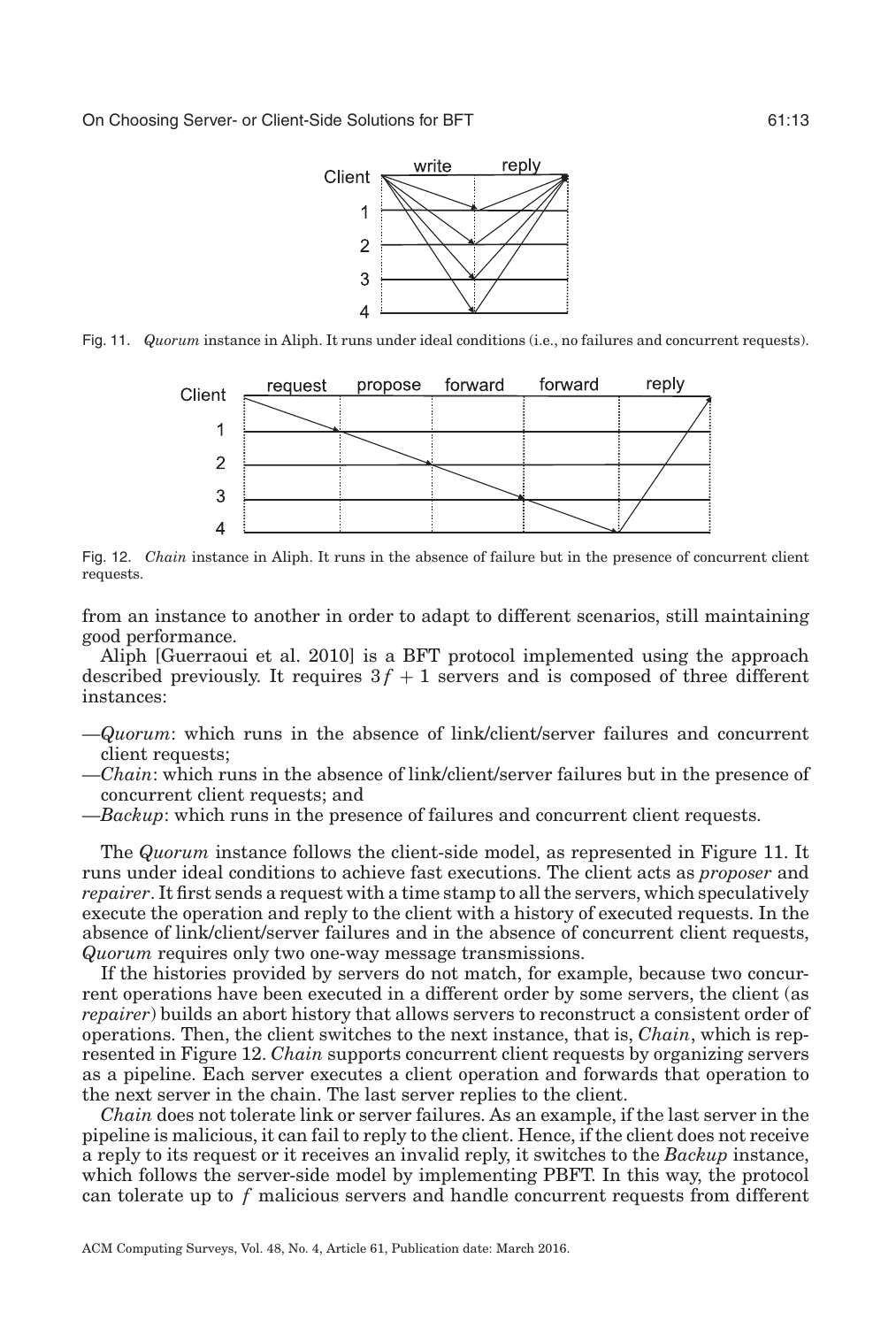<span id="page-13-1"></span>

Fig. 13. Write operation in HQ. A client obtains a certificate for a new time stamp from the servers and writes a new value by attaching the received time stamp.

clients. *Backup* runs *K* PBFT ordering rounds before switching back to *Quorum*, with *K* being a parameter of the algorithm.

It is easy to see that a malicious client can launch the *performance* and *correctness* attacks described in Section [5.](#page-7-0) A malicious client can violate the consistency of the protocol by writing different values with the same time stamp to different sets of servers during the execution of a *Quorum* instance. The same attack can be used to slow down the progress of the system, by inducing servers to generate different histories so as to abort the *Quorum* instance and switch to *Chain*. During the *Chain* execution, the malicious client can discard replies sent by the last server in the pipeline, so as to trigger *Backup*, the most expensive instance among the three in terms of computation and message exchange.

Like Aliph, HQ [Cowling et al. [2006\]](#page-27-5) follows the client-side model during normalcase executions and switches to the server-side model in the presence of failures or concurrent client requests. HQ requires  $3f + 1$  servers in the system. The client acts as *proposer* and *repairer*. The write operation is shown in Figure [13](#page-13-1) and is composed of two phases: (i) the client obtains a certificate containing the next time stamp to use from the servers; (ii) the client writes a new value by attaching the received time stamp and its certificate. In the presence of concurrency, the certificate provided by servers may not be valid. In this case, the client switches to PBFT. Since Aliph and HQ use PBFT as a base, their backup protocols are vulnerable to performance attacks as shown in Section [4.1.](#page-4-1)

As with Aliph, HQ is also vulnerable to malicious clients. A malicious client can slow down the progress of the system by continuously switching to PBFT. To do so, a malicious client may induce servers to create invalid time stamp certificates by sending different requests to different servers.

As we saw in this section, clients actively participate in Aliph and HQ's executions. According to the definitions of server-side and client-side models that we gave in Section [3,](#page-3-0) *we label these protocols as client side*. A system builder that wants to use them has to consider clients as part of the system and take additional security measures to cope with.

## **7. APPLICATIONS USING SERVER-SIDE OR CLIENT-SIDE MODEL**

<span id="page-13-0"></span>In this section, we present some BFT applications that use the server-side or client-side model. For each application we highlight the protocol configuration and the deployment strategies. For applications that have been implemented on both server- and clientside models, such as data storage systems, we highlight the trade-offs between the two approaches in terms of performance and system configuration. Finally, we conclude the section by presenting the differences between applications that use the server-side model and applications that use the client-side model.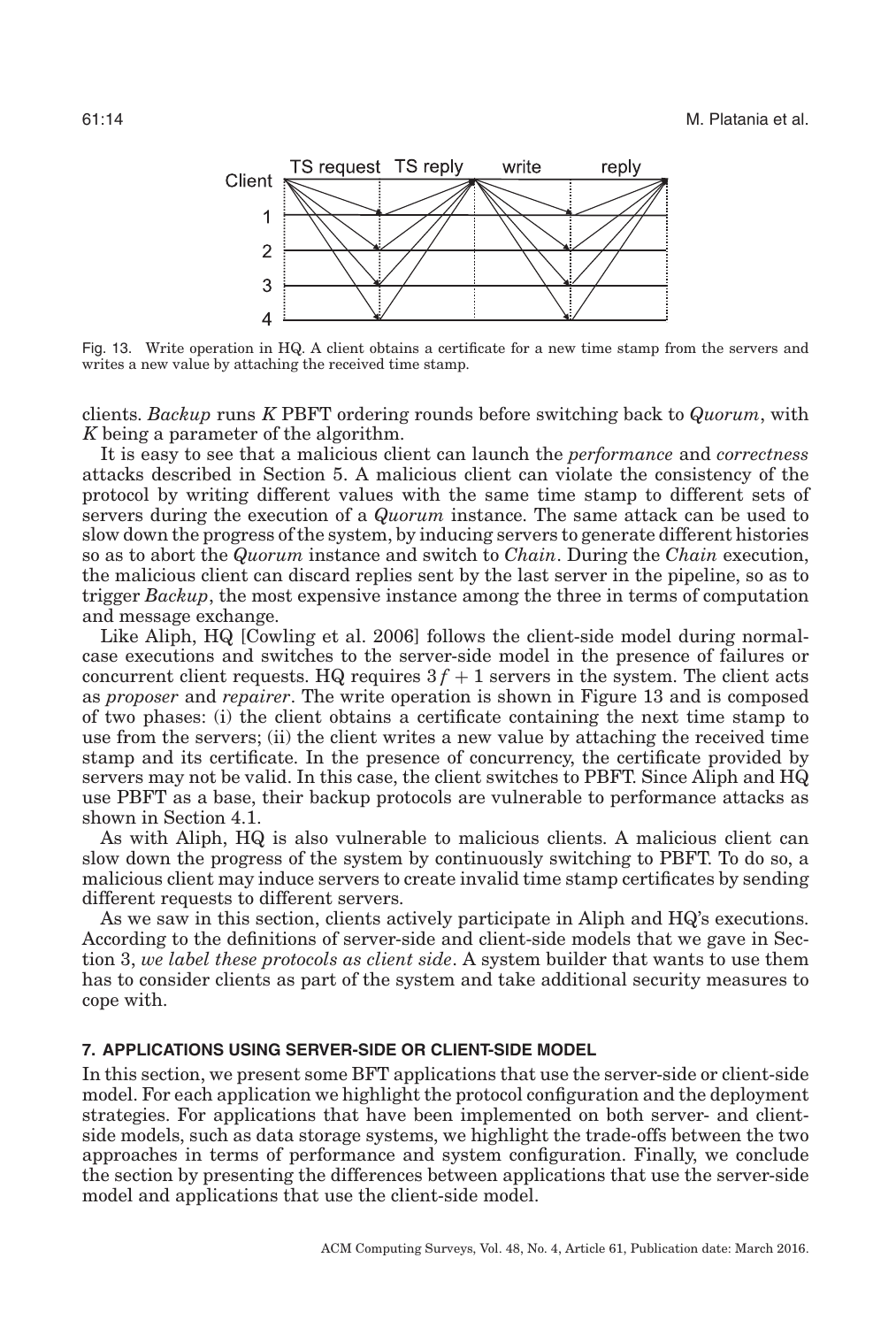<span id="page-14-0"></span>

|                                             | Number of         |                              |             |
|---------------------------------------------|-------------------|------------------------------|-------------|
| Paper                                       | servers           | Application                  | Deployment  |
| Byzantine NFS [Castro and Liskov<br>2002]   | $n = 3f + 1$      | Distributed BFT filesystem   | LAN         |
| FARSITE [Adva et al. 2002]                  | $n = 3f + 1$      | Distributed BFT filesystem   | <b>LAN</b>  |
| UpRight Hadoop [Clement et al.<br>2009a     | $n = 3f + 1$      | Distributed BFT filesystem   | LAN         |
| UpRight Zookeeper [Clement et al.<br>2009a  | $n = 3f + 1$      | Distributed BFT lock service | LAN         |
| Privacy firewall [Yin et al. 2003]          | $n = 3f + 1$      | Distributed BFT firewall     | LAN         |
| CIS firewall [Sousa et al. 2010]            | $n = 3f + 2k + 1$ | Distributed BFT firewall     | WAN-of-LANs |
| BFT firewall [Roeder and Schneider<br>20101 | $n = 3f + 2k + 1$ | Distributed BFT firewall     | <b>LAN</b>  |
| Firewall for SIEMs [Garcia et al. 2013]     | $n = 3f + 1$      | Distributed BFT firewall     | <b>LAN</b>  |
| BFT SCADA [Zhao and Villaseca 2008]         | $n = 3f + 1$      | Intrusion-tolerant SCADA     | <b>LAN</b>  |
| Survivable SCADA [Kirsch et al. 2014]       | $n = 3f + 1$      | Intrusion-tolerant SCADA     | LAN         |

Table I. Applications Using the Server-Side Model

#### **7.1. Server-Side Applications**

<span id="page-14-1"></span>Table [I](#page-14-0) reports some applications that use the server-side BFT model.

The server-side model has been adopted to build applications like distributed file systems [Castro and Liskov [2002;](#page-27-8) Adya et al. [2002;](#page-27-9) Clement et al. [2009a\]](#page-27-10), distributed locking services [Clement et al. [2009a\]](#page-27-10), distributed firewalls [Sousa et al. [2010;](#page-29-4) Roeder and Schneider [2010;](#page-29-6) Garcia et al. [2013\]](#page-28-10), and intrusion-tolerant SCADA systems [Zhao and Villaseca [2008;](#page-29-7) Kirsch et al. [2014\]](#page-28-14).

The Network File System (NFS) has been replicated using PBFT to make it intrusion tolerant [Castro and Liskov [2002\]](#page-27-8). The NFS is composed of  $3f+1$  servers, while clients use a BFT client library to communicate with the file system. The BFT protocol is used to serialize the access of multiple clients and operations to files.

FARSITE [Adya et al. [2002\]](#page-27-9) is a replicated file system that achieves reliability and data integrity through BFT. The assumed workload consists of high access locality, low update rate, and read/write operations that are typically sequential and rarely concurrent. The BFT protocol is used to consistently replicate files across the system. A local cache on the client side is used to improve the performance of read operations.

Distributed BFT firewalls aim to protect a network from two different attacks: (i) external attackers that try to inject malicious packets into the network; and (ii) an internal attacker that tries to manipulate the firewall filtering rules. The OpenBSD packet filter, *pf*, has been replicated to tolerate malicious intrusions [Roeder and Schneider [2010\]](#page-29-6). The firewall uses PBFT as a replication engine, proactive recovery to increase the resiliency of the system, and leader rotation [Dwork et al. [1988\]](#page-27-11) to reduce the delay that can be introduced by malicious leaders. In this work, leader rotation is enhanced with leader adjustment: correct servers skip over rejuvenating servers in leader rotation, so as to elect as leader only the servers that are currently in the system.

The hybrid wormhole-payload approach [Sousa et al. [2010\]](#page-29-4) described in Section [4](#page-3-1) has been used to build a firewall-like protection service for Critical Infrastructures called CIS. CIS follows a hybrid deployment approach. BFT firewalls in different local clusters are connected through wide-area links to build a protection mechanism that spans multiple geographic locations. Each payload intercepts all packets destined to the Local-Area Network (LAN) in order to verify if they respect some specified security policies. Every accepted packet is signed by the local wormhole. Wormholes are trusted components connected through a private network. They implement a voting mechanism to approve messages before forwarding them to the application.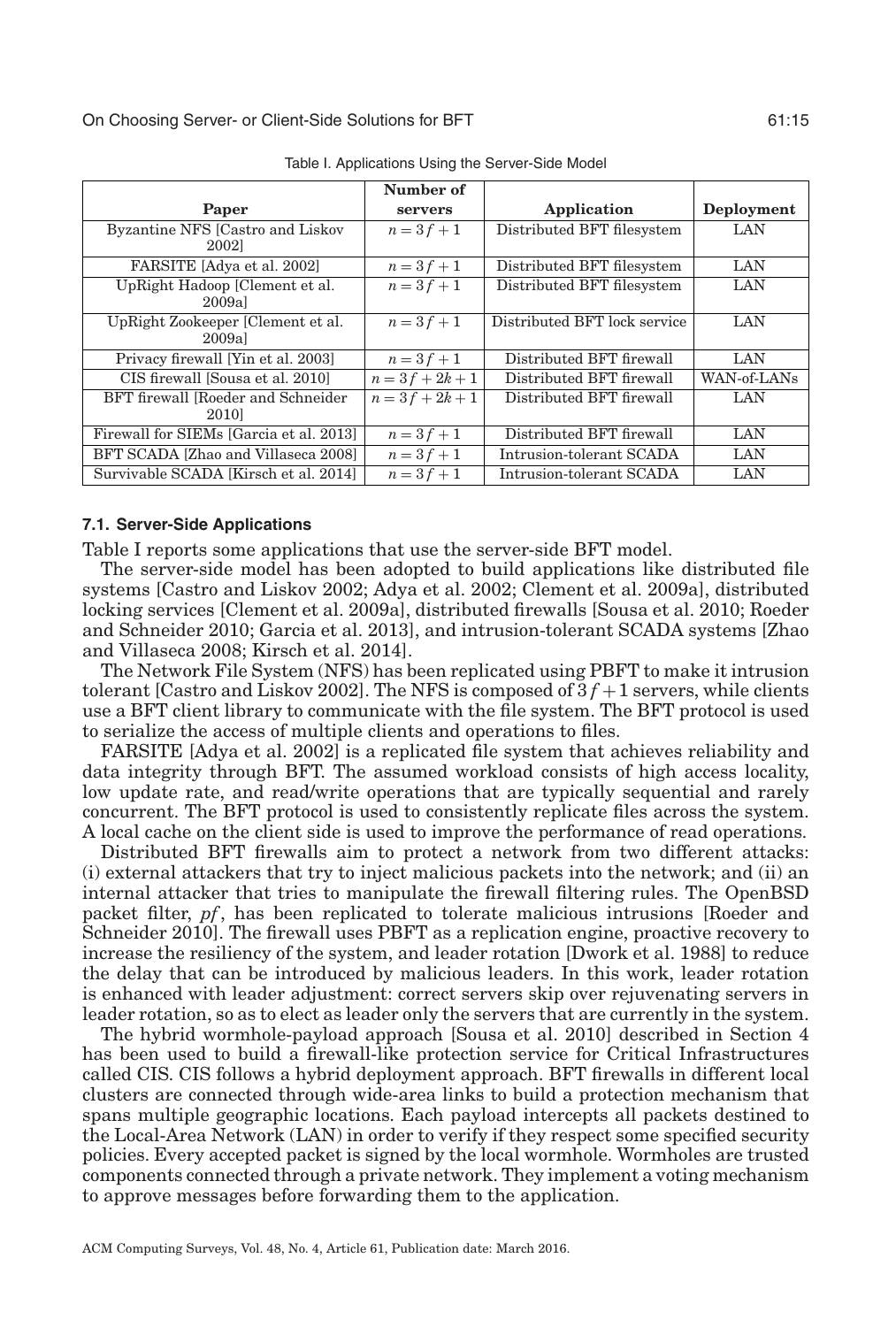A BFT firewall has also been built for protecting Security Information and Event Management (SIEM) systems [Garcia et al. [2013\]](#page-28-10). This firewall has two filtering components: (i) prefilters, which perform basic filtering actions and use Byzantine total order multicast [Sousa and Bessani [2012\]](#page-29-1) to forward accepted messages to the filters; and (ii) filters, which implement a state machine replication service to filter messages based on application knowledge. Each filter applies exactly the same rules to the messages received from prefilters.

Unlike the firewalls described previously, which aim to prevent the injection of malicious messages and the manipulation of filtering rules, a BFT firewall has also been used to protect the confidentiality of information [Yin et al. [2003\]](#page-29-5). Typically, clients of a server-side BFT protocol implement a voting scheme that selects  $f + 1$  matching replies from different replicas before executing an operation. However, this does not protect against a malicious server that leaks sensitive information from the system and sends it to a malicious client as a reply message. The main innovative aspect of this work is that agreement is separated from execution. A set of  $3f + 1$  servers form a BFT agreement engine that can be shared across multiple applications. The protocol used is BASE [Rodrigues et al. [2001\]](#page-29-8), a library that integrates PBFT with data abstraction techniques to mask potential software errors. Clients communicate only with the servers of the agreement engine. A set of  $2g + 1$  servers, where *g* is the maximum number of Byzantine servers, form the execution engine, which is specific to the application they implement. Note that, because servers in the execution engine do not run any agreement protocol, the cost of replication is reduced. Servers in the execution engine are the only ones to apply changes to the application state. The privacy firewall lies in between the agreement engine and the execution engine. It is composed of  $h+1$ rows with  $h + 1$  filters each, where h is the maximum number of Byzantine filters. Filters in row *i*, with  $2 \le i \le h$ , communicate with filters in row *i* − 1. Filters in row 1 communicate directly with servers in the agreement engine, while filters in row  $h + 1$ receive replies from the servers in the execution engine. This structure guarantees that there is at least one path composed of only correct filters that connects the execution engine to the agreement engine. Filters in the privacy firewall use threshold cryptography to build a certificate for each correct reply and forward it to the agreement engine (the reply will eventually reach the client). Incorrect replies that may contain sensitive information are discarded along the path by correct filters.

The UpRight Cluster Service [Clement et al. [2009a\]](#page-27-10) also benefits from the separation between agreement and execution. The UpRight agreement module implements a fast ordering protocol similar to Zyzzyva and ensures robust performance even in the presence of failures by using client request validation, resource scheduling, and request filtering as in Aardvark. Unlike Zyzzyva, where clients drive system reconfiguration, in UpRight possible conflicts that may happen during the agreement phase are solved by agreement servers when they checkpoint their states.

UpRight is used to implement a Zookeeper-like [Hunt et al. [2010\]](#page-28-15) locking service and a Hadoop-like [Shvachko et al. [2010\]](#page-29-9) BFT distributed file system. UpRight-Zookeeper replaces the Paxos-like [Lamport [2001\]](#page-28-16) replication protocol in the original Zookeeper with the UpRight replication protocol described previously. Other modifications include checkpointing the application state in a deterministic manner across system servers using copy-on-write techniques. UpRight-HDFS enhances the original Hadoop File System (HDFS) by supporting redundant NameNodes (a NameNode is the entity that stores <*filename*, *block ID*> mappings), eliminating single points of failures. UpRight-HDFS is also resilient to faulty clients, NameNodes, and DataNodes (i.e., the entities that store data blocks).

PBFT and Prime have been used to build intrusion-tolerant SCADA systems [Zhao and Villaseca [2008;](#page-29-7) Kirsch et al. [2014\]](#page-28-14). SCADA stands for Supervisory Control And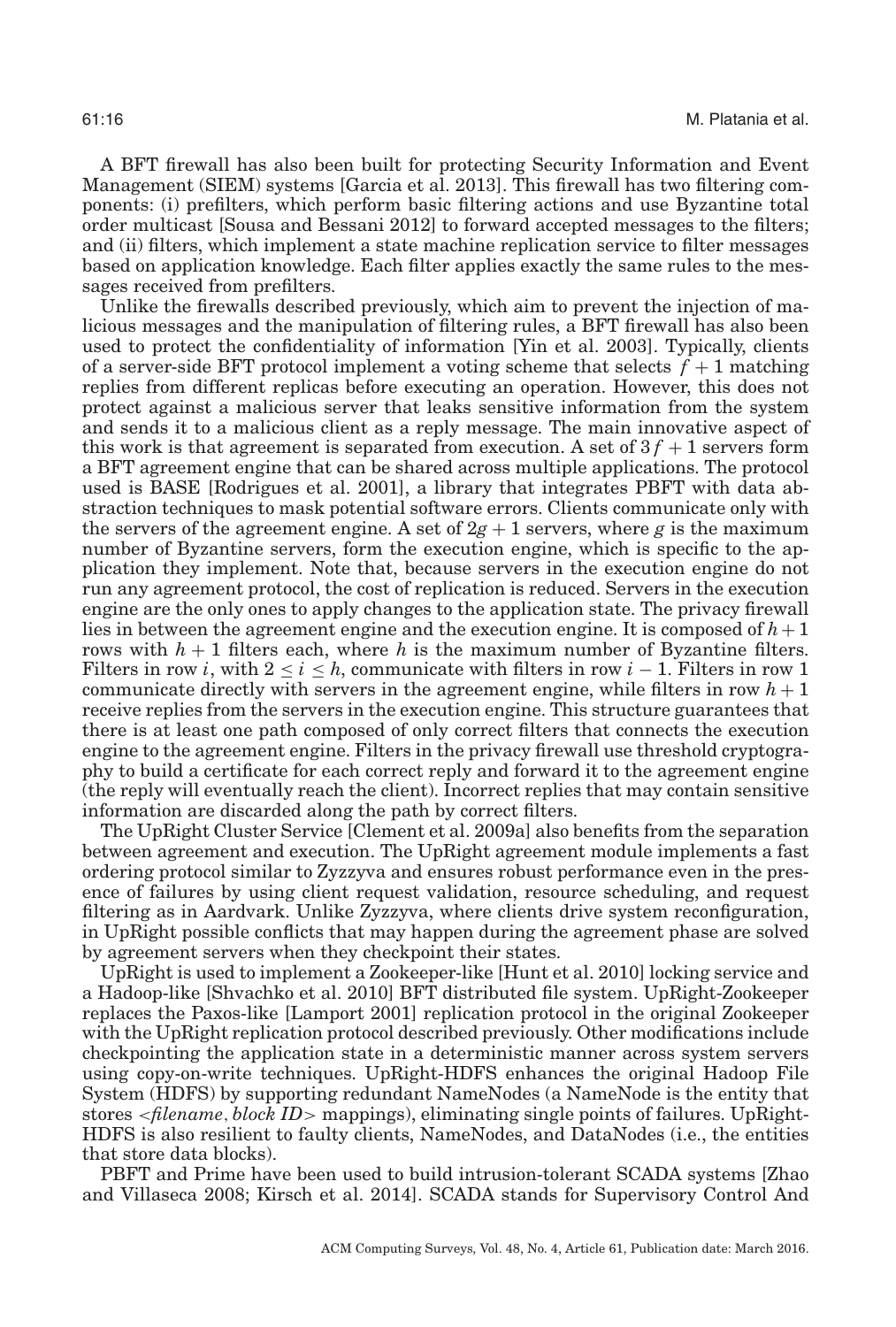<span id="page-16-0"></span>

|                                              | Number of    |                          |            |
|----------------------------------------------|--------------|--------------------------|------------|
| Paper                                        | servers      | Application              | Deployment |
| PASIS [Goodson et al. 2004]                  | $n = 4f + 1$ | Key-value datastore      | LAN        |
| Loft [Hendricks et al. 2007]                 | $n = 3f + 1$ | Key-value datastore      | LAN        |
| BFT K/V store [Roeder and Schneider<br>2010] | $n = 3f + 1$ | Key-value datastore      | LAN        |
|                                              |              |                          |            |
| Depsky [Bessani et al. 2013]                 | $n = 3f + 1$ | Key-value datastore      | WAN        |
| PoWerStore [Dobre et al. 2013]               | $n = 3f + 1$ | Key-value datastore      | LAN, WAN   |
| Phalanx [Malkhi and Reiter 1998b]            | $n = 4f + 1$ | Key management/CA system | LAN        |
| COCA [Zhou et al. 2002]                      | $n = 3f + 1$ | Key management/CA system | <b>WAN</b> |

Table II. Applications Using the Client-Side Model

Data Acquisition, and is often used for monitoring critical infrastructures. The most important element is the master server, which collects data about the status of the infrastructure from remote equipment, processes that data, and provides the results to a human-machine interface for visualization. BFT is used to replicate the master server in an intrusion-tolerant manner. Replicas of the master server use the BFT protocol to order messages coming from remote equipment.

All these applications are deployed on LAN. The UpRight Cluster Services [Clement et al. [2009a\]](#page-27-10) and the survivable SCADA system [Kirsch et al. [2014\]](#page-28-14) benefit from Aardvark and Prime, respectively, to guarantee high throughput or low latency even while the system is under attack. Recovery mechanisms have been used to increase the resiliency of BFT firewalls [Sousa et al. [2010;](#page-29-4) Roeder and Schneider [2010\]](#page-29-6), at the cost of 2*k* additional servers in the system  $(3f + 2k + 1$  servers in total).

## **7.2. Client-Side Applications**

Table [II](#page-16-0) reports some applications that use the client-side BFT model.

The client-side model has been used to implement applications like key-value datastore systems [Hendricks et al. [2007;](#page-28-18) Roeder and Schneider [2010;](#page-29-6) Bessani et al. [2013;](#page-27-12) Dobre et al. [2013\]](#page-27-13) and key management/certificate authority systems [Malkhi and Reiter [1998b;](#page-28-12) Zhou et al. [2002\]](#page-29-10).

Client-side applications shift part of the job to the clients for performance optimization, even if this may require additional servers in the system and specific protocols to cope with malicious clients, as described in Section [5.](#page-7-0) As an example, PASIS [Goodson et al. [2004\]](#page-28-17) implements a BFT key-value datastore in which the clients *propose* new updates and *repair* the system when they detect inconsistencies. PASIS combines erasure coding [Fragouli et al. [2006\]](#page-27-14) and checksums to read and update fragments of data blocks from and to the storage system, which is composed of  $4f + 1$  servers. Repair operations start when the fragments retrieved by a client are insufficient to recreate a correct object. The client has to retrieve additional fragments and initiate a correction process that ends when the object is completely repaired. The benefit of having clients involved in the computation emerges when PASIS is compared with a data storage system based on PBFT: PASIS shows higher throughput and lower latency as the number of faulty servers (i.e., the value of *f*) increases [Goodson et al. [2004\]](#page-28-17), at the cost of *f* additional servers in the system.

As with PASIS, Loft [Hendricks et al. [2007\]](#page-28-18) also implements an erasure-encoded Byzantine data storage. Loft supports multiwriter operations and defends against malicious clients by following the same approach we illustrated in Figure [10,](#page-11-2) Section [5](#page-7-0) [Liskov and Rodrigues [2006\]](#page-28-13). Loft is optimized for normal-case executions, in which the number of failures and concurrent operations is low. Under these assumptions, the update operation completes in two communication rounds and the read operation completes in one communication round. The main difference with PASIS is that the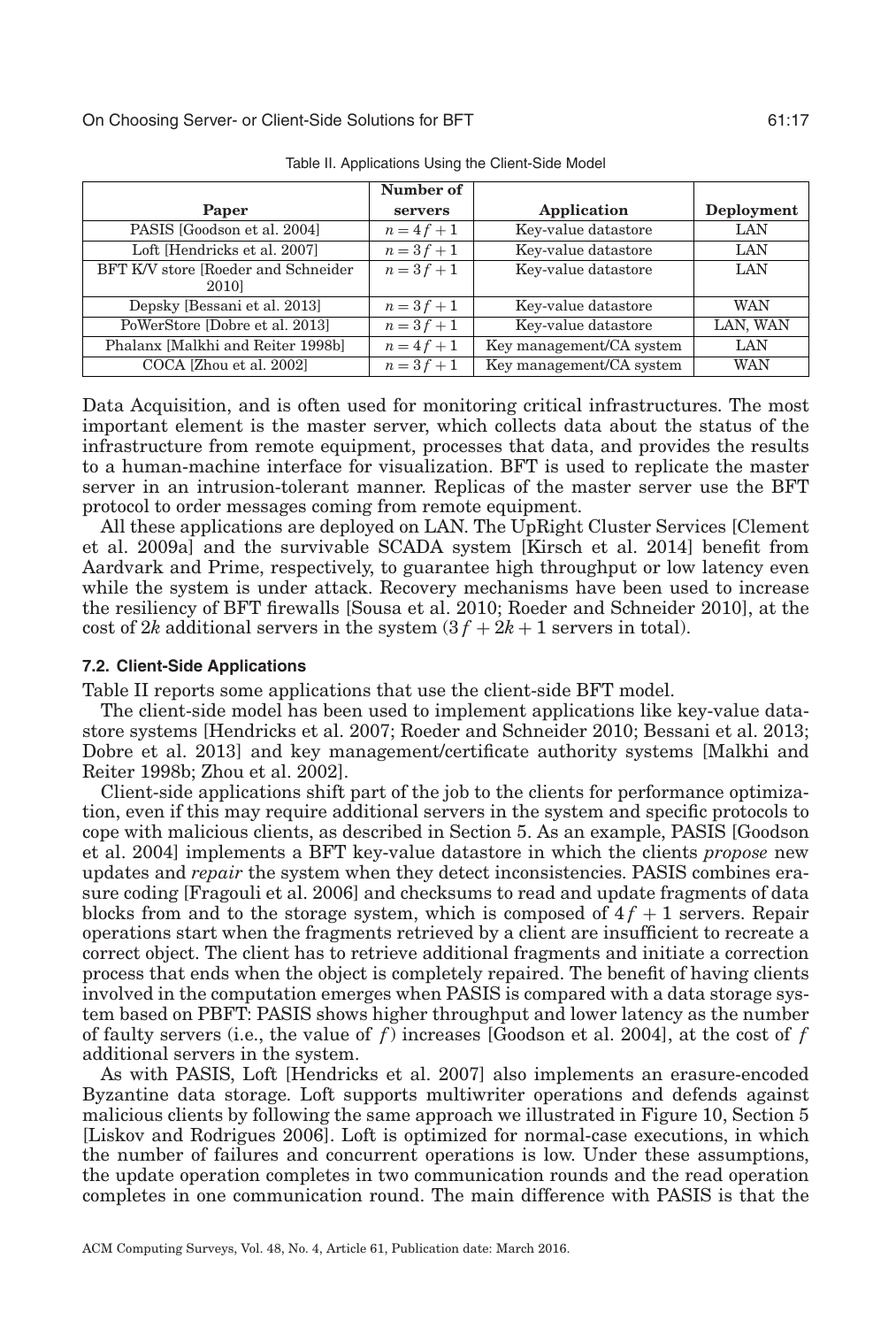<span id="page-17-0"></span>

| <b>Differences</b>          | Server-side applications | Client-side applications                                              |
|-----------------------------|--------------------------|-----------------------------------------------------------------------|
| Impact of malicious clients | DoS attacks              | DoS and correctness attacks                                           |
| Impact of malicious servers | DoS attacks              | DoS attacks                                                           |
| Number of servers           | $3f+1$                   | $3f + 1$ or $4f + 1$                                                  |
| Protocol implementation     |                          | Server-to-server communication Reduced server-to-server communication |
| Deployment strategy         | LAN                      | LAN, WAN                                                              |

Table III. Differences Between Server-Side and Client-Side Applications

object verification during a read operation is done locally by Loft servers, while in PASIS the same operation is coordinated by clients and requires a higher number of checksum computations.

Depsky [Bessani et al. [2013\]](#page-27-12) is a set of protocols for data storage over multiple clouds. These clouds are connected together to form a *cloud of clouds* in order to improve availability, integrity, and confidentiality of the data. Availability is achieved by replicating data over distinct clouds; integrity is obtained by applying a BFT replication protocol within each cloud; confidentiality is achieved by combining secret sharing [Shamir [1979\]](#page-29-11) with network coding [Fragouli et al. [2006\]](#page-27-14), such that data is stored in encrypted format. Moreover, Depsky separates data and metadata. This means that a client has to perform two distinct system accesses to read/write data and metadata.

PoWerStore [Dobre et al. [2013\]](#page-27-13) is a BFT data store that provides high availability and strong consistency without sacrificing efficiency. Efficiency is achieved by replacing signatures with computationally less expensive authenticators. System robustness is obtained by using *Proof of Writing* (PoW) [Dobre et al. [2013\]](#page-27-13), which is a two-round procedure in which the second round is used to prove to a client that the first round of the write operation has actually been completed. During the first round a client writes data, while in the second round it writes metadata.

Phalanx [Malkhi and Reiter [1998b\]](#page-28-12) is a BFT distributed coordination system built on top of the consensus object emulation protocol [Malkhi and Reiter [1998c\]](#page-28-4) described in Section [5.](#page-7-0) Phalanx has been used as a distributed voting system. For this reason, its baseline protocol [Malkhi and Reiter [1998c\]](#page-28-4) has been extended to support *atomic* operations [Lamport [1986\]](#page-28-19): reads and writes are linearizable [Herlihy and Wing [1990\]](#page-28-20). To this end, reading an object *x* from a quorum *Q*<sup>1</sup> requires a write-back mechanism to ensure that the value  $v$  of  $x$  with the highest time stamp  $t$  is stored at some quorum  $Q_2$ .

COCA [Zhou et al. [2002\]](#page-29-10) is a BFT certificate authority system. It is the first to integrate threshold cryptography and proactive recovery in client-side systems. This approach is extended with proactive obfuscation [Roeder and Schneider [2010\]](#page-29-6) to build a key-value datastore in which servers are less likely to have shared vulnerabilities. A client writes a new certificate to a quorum of COCA servers. These servers use threshold cryptography to sign replies to clients retrieving certificates. COCA uses periodic proactive recovery at two distinct levels: (i) to refresh the shares of the key used to sign replies to clients; and (ii) to rejuvenate servers from a clean execution environment.

Unlike the server-side applications we analyzed, which are deployed on LAN, some client-side applications described previously, such as Depsky, COCA, and PoWerStore are deployed on WAN. The client-side model, in fact, reduces the server-to-server interactions, such that client-side applications scale better than server-side applications on WAN.

#### **7.3. Differences Between Server-Side and Client-Side Applications**

Table [III](#page-17-0) highlights the differences between applications that use the server-side model and applications that use the client-side model in terms of *impact of malicious clients,*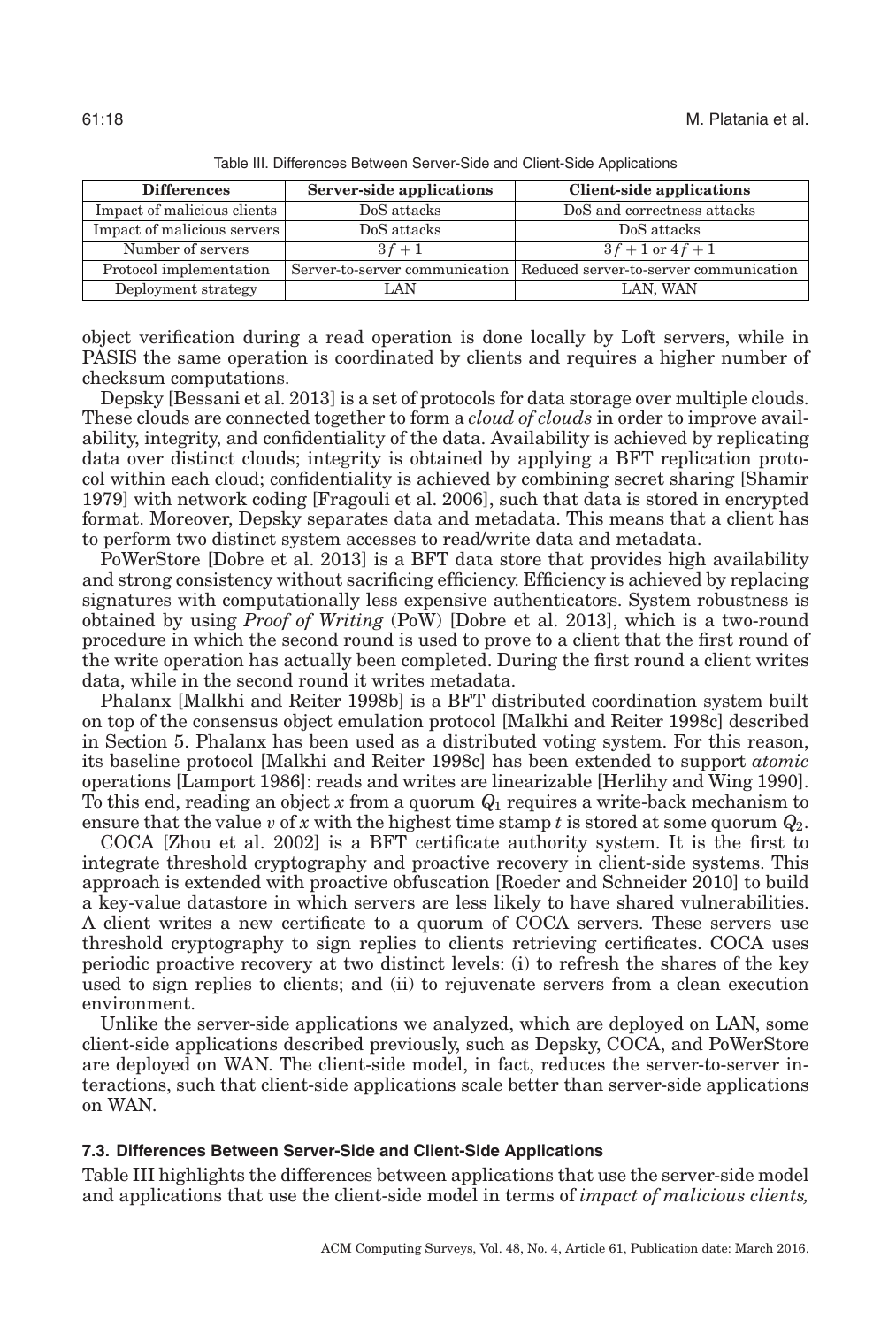## *impact of malicious servers, number of servers, protocol implementation,* and *deployment strategy*.

## **Impact of Malicious Clients**

*Server Side:* In the server-side model, malicious clients cannot violate safety. Correct clients, in fact, observe the operations executed by malicious clients in a consistent order [Castro and Liskov [1999\]](#page-27-0). Malicious clients, however, can slow down the system execution by launching performance attacks (e.g., by sending corrupted MACs to the leader [Castro and Liskov [1999\]](#page-27-0) or by sending too many requests to the system [Clement et al. [2009b\]](#page-27-3)).

*Client Side:* In the client-side model, malicious clients that act as *proposers* may leave the system in an inconsistent state by sending different updates to different sets of servers. Solutions to this problem require additional message rounds to guarantee that the time stamp associated with an update is unique [Malkhi and Reiter [1998c;](#page-28-4) Liskov and Rodrigues [2006\]](#page-28-13). Client-side protocols are also subject to performance attacks launched by faulty clients. A malicious client that acts as *proposer* may fail to contact a full quorum of servers, forcing some correct client to repair the system at a later time. A malicious client that acts as *repairer* can also launch performance attacks, by triggering continuous reconfigurations [Kotla et al. [2007\]](#page-28-2) or introducing malicious servers in the preferred replier set [Serafini et al. [2010\]](#page-29-0).

## **Impact of Malicious Servers**

*Server Side:* In the server-side model, if the number of malicious servers is no higher than *f*, malicious servers cannot violate safety. However, malicious servers can slow down the progress of the protocol by launching performance attacks like the *Timeout Manipulation* and *Pre-Prepare Delay* attacks described in Section [4.](#page-3-1) Some of the serverside BFT protocols [Amir et al. [2008;](#page-27-2) Clement et al. [2009b\]](#page-27-3) take countermeasures to avoid performance degradation while under attack.

*Client Side:* In the client-side model, if the number of malicious servers is no higher than *f*, malicious servers cannot violate safety. Malicious servers can still launch performance attacks. As an example, a malicious server can hold up-to-date objects and provide stale objects to clients. However, because clients receive enough replies, they can always obtain the most up-to-date values. Moreover, a malicious server may delay the delivery of messages to clients, forcing correct clients to eventually repair the system [Kotla et al. [2007;](#page-28-2) Serafini et al. [2010\]](#page-29-0).

## **Number of Servers**

*Server Side:* In the server-side applications we described, the number of servers is  $3f + 1$ , which provides optimal resiliency.  $3f + 2k + 1$  servers are used in the presence of recovery operations [Sousa et al. [2010;](#page-29-4) Roeder and Schneider [2010\]](#page-29-6).

*Client Side:* In the client-side applications we described the number of servers in the system is either  $3f + 1$  or  $4f + 1$ , depending on the specific protocol. Some [Roeder and Schneider [2010;](#page-29-6) Zhou et al. [2002\]](#page-29-10) achieve optimal resiliency (i.e., 3 *f* +1 servers), while others [Goodson et al. [2004;](#page-28-17) Malkhi and Reiter [1998b\]](#page-28-12) use 4 *f* +1 servers to improve the performance of the system by completely removing server-to-server communication.

#### **Protocol Implementation**

*Server Side:* Server-side systems run an agreement protocol based on server-to-server broadcast communications. Additional subprotocols are implemented to guarantee performance under attack [Kirsch et al. [2014\]](#page-28-14), improve resiliency through proactive recovery [Sousa et al. [2010;](#page-29-4) Roeder and Schneider [2010\]](#page-29-6), and deal with pull-based client request mechanisms [Zhao and Villaseca [2008;](#page-29-7) Kirsch et al. [2014\]](#page-28-14).

*Client Side:* Unlike server-side protocols, in client-side protocols clients participate actively. They can act either as *proposers*, *repairers*, or both. Server-to-server or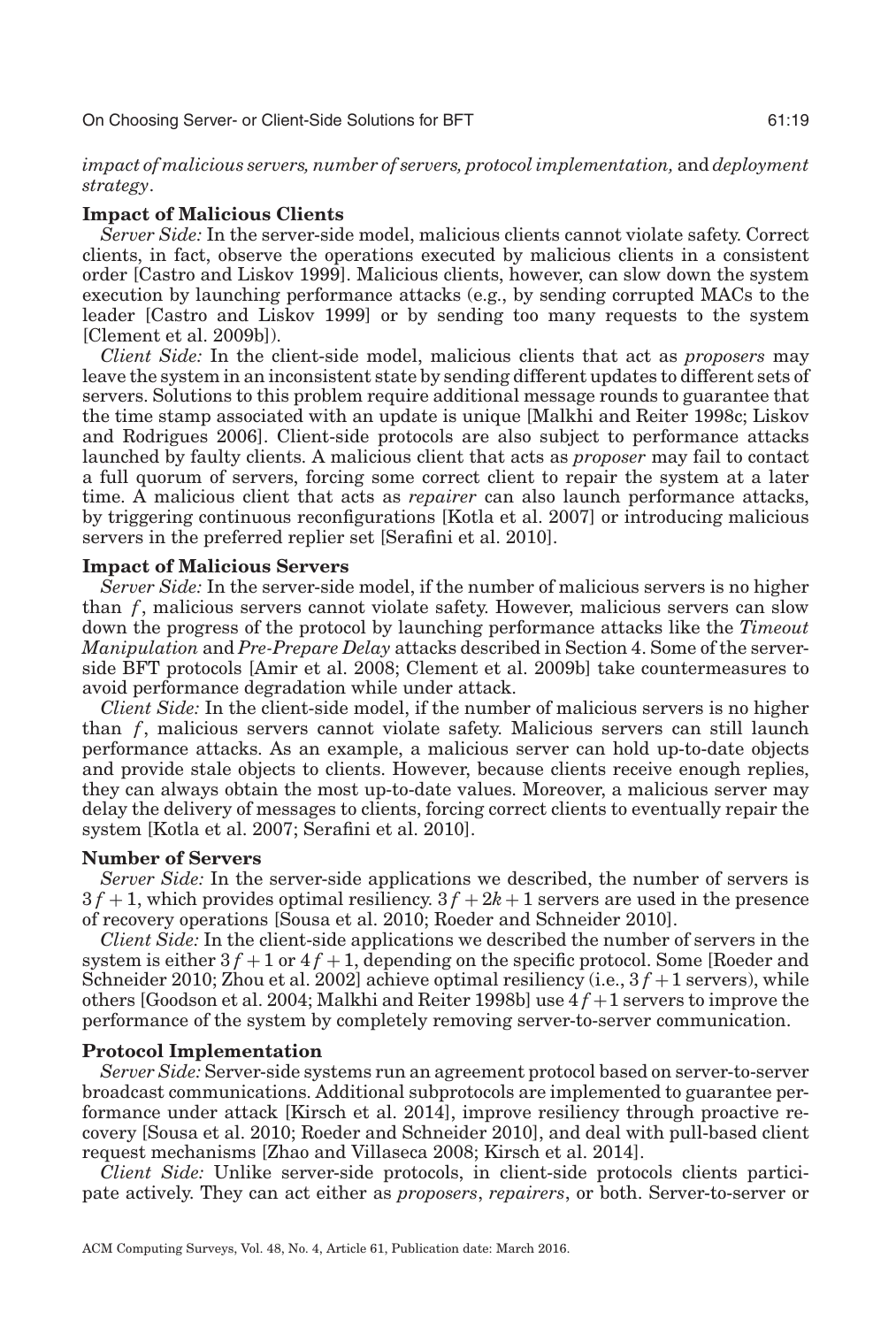client-to-client communication is typically avoided, sometimes at the cost of having more servers in the system [Malkhi and Reiter [1998b;](#page-28-12) Goodson et al. [2004\]](#page-28-17).

## **Deployment Strategy**

*Server Side:* The server-side systems we analyzed are deployed on LAN. PBFT achieves good performance under normal operations, while Prime and Aardvark achieve good performance even while under attack.

*Client Side:* Some client-side applications, such as PoWerStore, Depsky, and COCA, are deployed on WAN. Because server-to-server interaction is reduced, the impact of wide-area links on the performance is lower, compared with server-side systems deployed on WAN.

## **8. SERVER-SIDE VERSUS CLIENT-SIDE: TRADE-OFFS**

<span id="page-19-0"></span>In this section, we describe some trade-offs that the analyzed BFT protocols present. In Sections [8.1](#page-20-0) and [8.2,](#page-21-0) we describe how an existing reference server-side or client-side application chose these trade-offs, while in Section [8.3](#page-22-0) we discuss how other existing server-side or client-side applications chose the trade-offs.

## **Trade-off 1: Optimal resiliency versus reducing the number of communication rounds**

Prior work [Pease et al. [1980\]](#page-28-0) proved that the BFT problem is solvable if the number of processors *n* is greater than or equal to  $3f + 1$ .  $n = 3f + 1$  represents optimal resiliency, that is, solving the BFT problem with the minimum number of processors required. Some BFT protocols described in the previous sections trade optimal resiliency for performance: they use more servers (e.g.,  $n \geq 4f + 1$ ,  $n \geq 5f + 1$ ) to reduce the number of communication rounds of the BFT protocol. This reduces the delay before the client obtains a reply, especially in the presence of high-latency links.

## **Trade-off 2: Asymmetric authentication versus symmetric authentication**

Asymmetric authentication is obtained through digital signatures. Clients and servers have a private key that they use to sign messages. Digital signatures guarantee (with high probability) that signed messages are unforgeable. However, digital signatures represent the main performance bottleneck for many BFT protocols, such as PBFT. As an alternative, symmetric authentication can be obtained through MACs. Each server shares a key with every other server. A message signed by a server carries a vector of MACs, one for each recipient server. Moreover, a server also shares a key with each client. MACs are computationally less expensive than signatures, but they are not able to prove to a third party that a message is authentic. PBFT uses asymmetric authentication, but also proposes a variant that uses symmetric authentication. In this variant, digital signatures are still used to sign view-change messages, while MACs are used to authenticate all other messages. While this increases the performance of the BFT protocol under normal operations, a malicious client can still force view changes continuously by sending messages with malformed MACs in order to slow down the progress of the system. This problem can be avoided by requiring clients to sign the messages they send [Garcia et al. [2013\]](#page-28-10).

## **Trade-off 3: Strong synchronization versus weak synchronization**

BFT protocols that follow the server-side model impose strong synchronization among correct servers: a correct server moves forward only when it collects  $2f + 1$  messages that say the same thing. On the contrary, BFT protocols that follow the client-side model reduce (and, in some cases, remove completely) synchronization among servers. Serverto-server interaction can be used to propagate updates in the presence of malicious clients [Malkhi and Reiter [1998a\]](#page-28-11) or for system reconfiguration [Serafini et al. [2010\]](#page-29-0). This approach scales better than the server-side model on WAN (a system that implements the server-side model makes progress as fast as the  $f + 1<sup>th</sup>$  slowest server/link).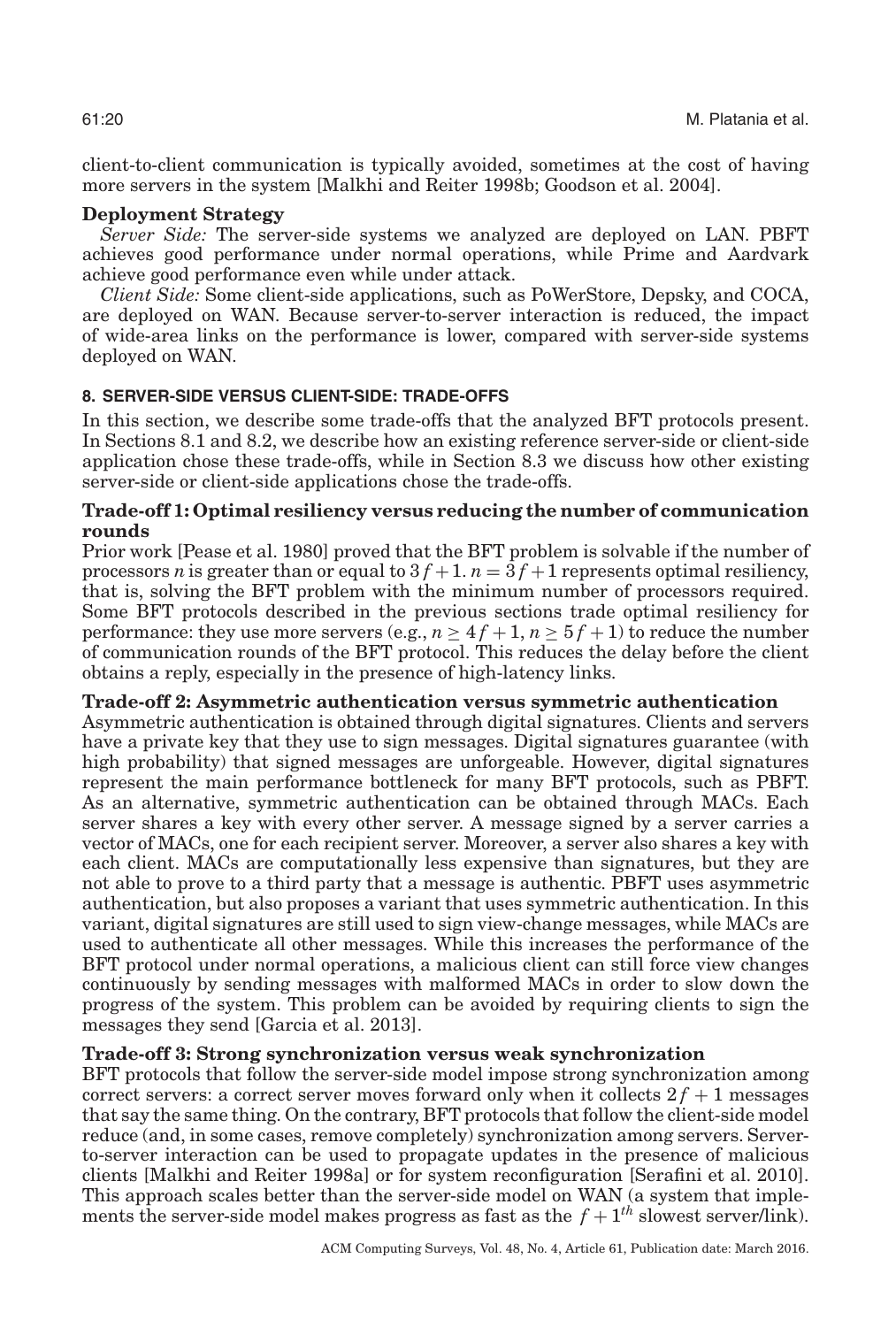## **Trade-off 4: Performance guarantees under attack versus reducing protocol overhead/system configuration**

Performance guarantees under attack are desirable, especially for critical applications [Kirsch et al. [2014\]](#page-28-14), but they add some overhead to the BFT protocol or require specific system configurations. Prime [Amir et al. [2008\]](#page-27-2) extends PBFT with subprotocols that monitor the behavior of the leader. These subprotocols introduce some overhead to the computation but they are necessary to evict a leader that is performing too slowly and to settle on a correct and fast leader that guarantees that clients' operations are executed within a bounded delay. Aardvark [Clement et al. [2009b\]](#page-27-3) ensures constant throughput even while under attack. To do so, distinct network interface controllers and wires are used to connect each pair of servers. The system size is limited by the number of network interface controllers available and the addition/removal of a server requires manual reconfiguration.

## **Trade-off 5: Proactive recovery: Correctness versus correctness** *and* **continuous availability**

Proactive recovery [Roeder and Schneider [2010\]](#page-29-6) is a technique that periodically rejuvenates servers from a clean execution environment in order to increase the resiliency of the system over its lifetime. However, while this technique guarantees system correctness, it does not necessarily guarantee continuous availability. If a correct server rejuvenates and another *f* servers fails concurrently, the system may halt until the correct server completes rejuvenation. Continuous availability in the presence of rejuvenations comes at the cost of 2*k* additional servers in the system [Sousa et al. [2010;](#page-29-4) Platania et al. [2014\]](#page-28-21).

## <span id="page-20-0"></span>**8.1. How a Server-Side Application Chose Trade-offs**

We now select one of the server-side applications presented in Section [7.1](#page-14-1) and describe how this application chose the trade-offs discussed previously. The server-side application we select is the survivable SCADA system [Kirsch et al. [2014\]](#page-28-14), which was integrated into the Siemens corporation commercial SCADA product for the power grid.

The survivable SCADA system uses the Prime BFT protocol to replicate the master server, which is the most important element of the system. The replicated master is connected to Remote Terminal Units (RTUs), which are the clients of the system. Periodically, the replicated master pulls information about remote equipment from the RTUs. Replicas of the master server use Prime to agree on the order in which this information has to be processed, in order to assess the status of the power grid.

*Optimal Resiliency versus Reducing the Number of Communication Rounds*. The survivable SCADA system chose optimal resiliency  $(n = 3f + 1)$ . The algorithm is composed of a *preordering phase*, in which the servers exchange preliminary information about client updates, and an *ordering phase*, which implements the *pre-prepare, prepare, commit* pattern of PBFT. No optimization is used to reduce the number of communication rounds.

*Asymmetric Authentication versus Symmetric Authentication*. The SCADA system uses asymmetric authentication. All the messages exchanged among replicas of the master server and between clients (i.e., RTUs) and the replicated master are digitally signed.

*Strong Synchronization versus Weak Synchronization*. Prime implements state machine replication and imposes strong synchronization among correct servers. The replicated SCADA master is deployed on LAN, while RTUs can be deployed on different geographic locations and can be connected to the replicated master through WAN links.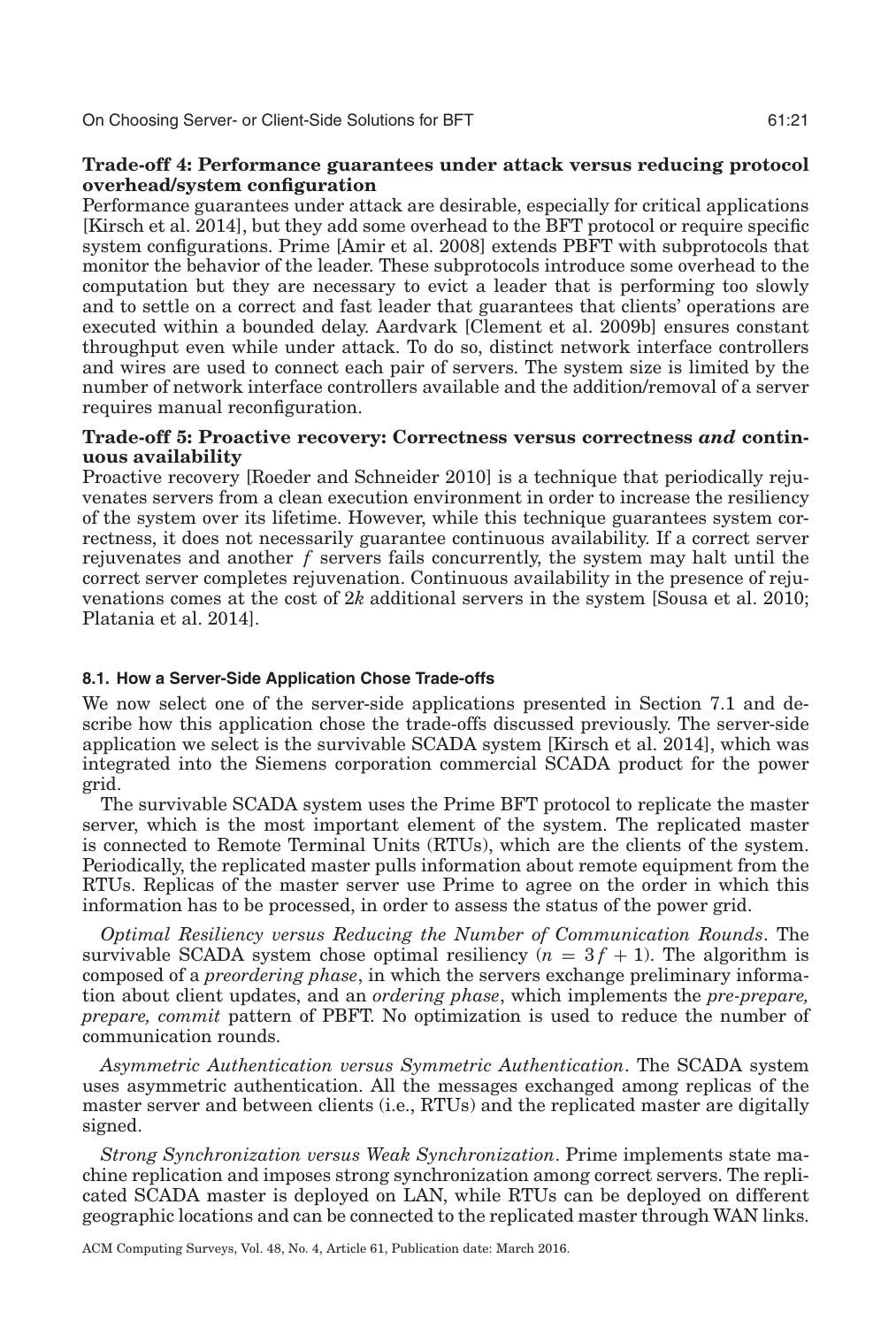*Performance Guarantees under Attack versus Reducing protocol Overhead/System Configuration*. Prime servers run a background protocol that monitors the activity of the leader and a preordering phase to discover a malicious leader that may drop client updates. When compared with PBFT, these subprotocols introduce some overhead in the computation during normal operations. However, the two subprotocols are necessary to limit the performance degradation that a malicious leader may cause. This makes Prime more than one order of magnitude faster than PBFT while under attack [Amir et al. [2008\]](#page-27-2). Guaranteeing good performance even in the presence of malicious attacks is a desirable property of a SCADA system.

*Proactive Recovery: Correctness versus Correctness and Continuous Availability*. The Prime protocol used to replicate the SCADA master [Kirsch et al. [2014\]](#page-28-14) is an extension of Prime 1.0 [Amir et al. [2008\]](#page-27-2). Prime 1.0 does not use any kind of recovery mechanism. Prime 2.0 [Amir et al. [2014\]](#page-27-15), a later iteration, supports proactive recovery and state transfer [Platania et al. [2014\]](#page-28-21). A SCADA system built on top of Prime 2.0 could achieve correctness and continuous availability at the cost of 2*k* additional servers.

The survivable SCADA system is strongly oriented to security and performance under attack, which are desirable properties of critical infrastructures like power grids. Regarding security, clients and servers sign all the messages they send. Moreover, Prime uses threshold cryptography [Shamir [1979;](#page-29-11) Blakley [1979\]](#page-27-16) during the view change algorithm to unambiguously define a list of servers that should be contacted by all other servers to collect the Prime ephemeral state (e.g., the committed client updates). Regarding performance under attack, Prime introduces subprotocols that discover and replace a slow (and potentially malicious) leader. To achieve strong security and performance guarantees under attack, Prime gives up performance improvements under normal executions: Prime does not provide any mechanism to speed up the system in the normal case (e.g., no fast agreement, use of authenticators, loose synchronization among servers).

#### **8.2. How a Client-Side Application Chose Trade-offs**

<span id="page-21-0"></span>The client-side application we select is COCA [Zhou et al. [2002\]](#page-29-10), an online certification authority developed at Cornell University. The reason we choose COCA is that COCA addresses all the trade-offs described in this section, including the implementation of recovery techniques. This gives us the opportunity to describe practical aspects related to recovery mechanisms in real-world applications. COCA issues digitally signed certificates to associate a name (e.g., website) with a public key, and provides a means for clients to validate certificates.

COCA clients use an *Update* protocol similar to the write operation depicted in Figure [13](#page-13-1) to store/update a certificate. Moreover, COCA uses a threshold cryptography mechanism to sign replies to clients and generate proofs of new certificates to servers in a quorum. COCA combines a client-side protocol, secret sharing, and proactive recovery. Periodically, servers are rejuvenated from a clean execution environment and the shares of the service's private key are refreshed.

*Optimal Resiliency versus Reducing the Number of Communication Rounds*. COCA chose optimal resiliency  $(n = 3f + 1)$ . A client sends a request to  $f + 1$  *delegate* servers. Each delegate manages a quorum of  $2f + 1$  servers to execute that request and build a reply message. In addition, each delegate server runs a threshold signature protocol to sign the reply message to the client in cooperation with another *f* server.

*Asymmetric Authentication versus Symmetric Authentication*. COCA uses asymmetric authentication. Clients and servers sign all messages they send. As described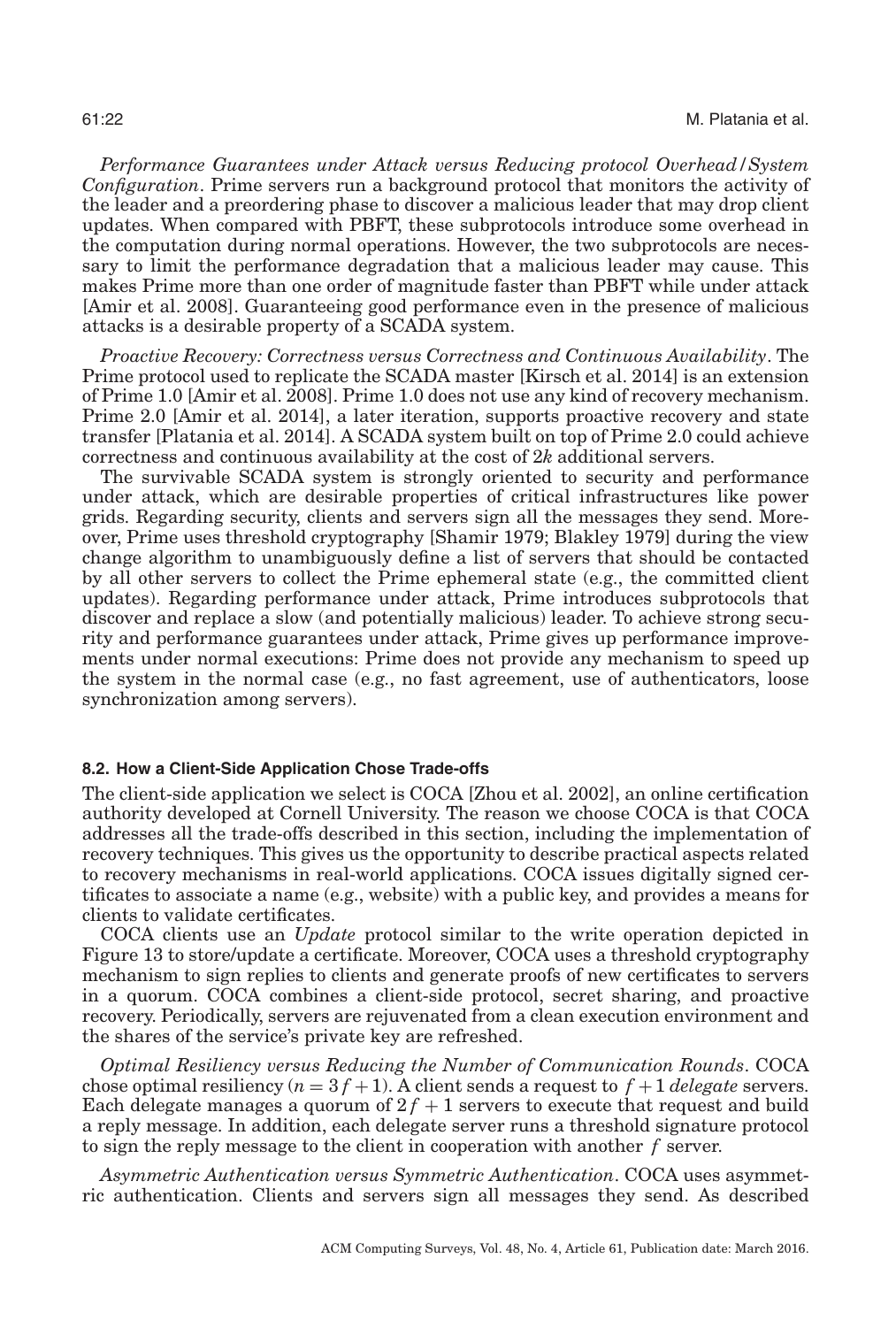On Choosing Server- or Client-Side Solutions for BFT 61:23

previously, threshold cryptography is used to sign replies to clients and generate proofs of new certificates to servers in a quorum.

*Strong Synchronization versus Weak Synchronization*. COCA reduces synchronization among servers and is suitable for deployment on LAN and WAN. However, some correct servers may store stale certificates because client requests are executed only by quorums of servers. Finally, it is important to note that, despite loose synchronization introduced by the BFT protocol, COCA uses threshold cryptography. The experimental evaluation shows that the threshold cryptography protocol has the largest impact on the performance of the system (on WAN it is second only to network delays) [Zhou et al. [2002\]](#page-29-10).

*Performance Guarantees under Attack versus Reducing Protocol Overhead/System Configuration*. COCA does not explicitly define performance guarantees under attack, but part of the system is devoted to protecting against DoS attacks that may dramatically slow down the progress of the system. Most of the protocol's cost and complexity is concerned with defending against these attacks.

*Proactive Recovery: Correctness versus Correctness and Continuous Availability*. COCA uses two distinct forms of recovery to increase the resiliency of the system:

- —Proactive secret sharing recovery: periodically, servers run an update protocol to refresh the shares of the service's private key used to generate partial signatures.
- —Proactive server recovery: periodically, one server at a time is rejuvenated to clean that machine from potential intrusions.

COCA does not uses 2*k* additional servers in the presence of proactive recovery. This means that COCA is correct but not necessarily always available during its execution. A quorum in COCA is composed of  $2f + 1$  servers. If f servers are malicious and noncooperative while a correct server rejuvenates, the system will halt until the rejuvenated server completes recovery operations.

Because of the design choices made, COCA is a system that offers optimal resiliency and scales well on LAN and WAN. The use of digital signatures regulates the access of clients to the system and prevents malicious servers from fabricating certificates. In addition, proactive secret sharing recovery and proactive server recovery improve the resiliency of the system over its lifetime. COCA can tolerate any number of malicious servers, provided that no more than *f* failures occur within a *window of vulnerability* [Zhou et al. [2002\]](#page-29-10):

''Each window of vulnerability at a COCA server begins when that server starts executing the proactive recovery protocols and terminates when that server has again started and finished those protocols.''

#### **8.3. How Other Applications Chose Trade-offs**

<span id="page-22-0"></span>Table [IV](#page-23-0) shows how other server-side and client-side applications presented in Section [7](#page-13-0) chose trade-offs. Each row of the table includes only the systems for which that specific trade-off is meaningful.

All server-side applications chose optimal resiliency over reducing the number of communication rounds. Applications that use recovery techniques [Sousa et al. [2010;](#page-29-4) Roeder and Schneider [2010\]](#page-29-6) use  $3f + 2k + 1$  servers (see later). Although the client-side model presents many optimizations to reduce the number of communication rounds, only PASIS [Goodson et al. [2004\]](#page-28-17) and Phalanx [Malkhi and Reiter [1998b\]](#page-28-12) give up optimal resiliency for better performance. In contrast to other client-side applications, which use  $3f + 1$  servers, PASIS and Phalanx use  $4f + 1$  servers and eliminate any server-to-server interaction. As an example, the PASIS experimental evaluation shows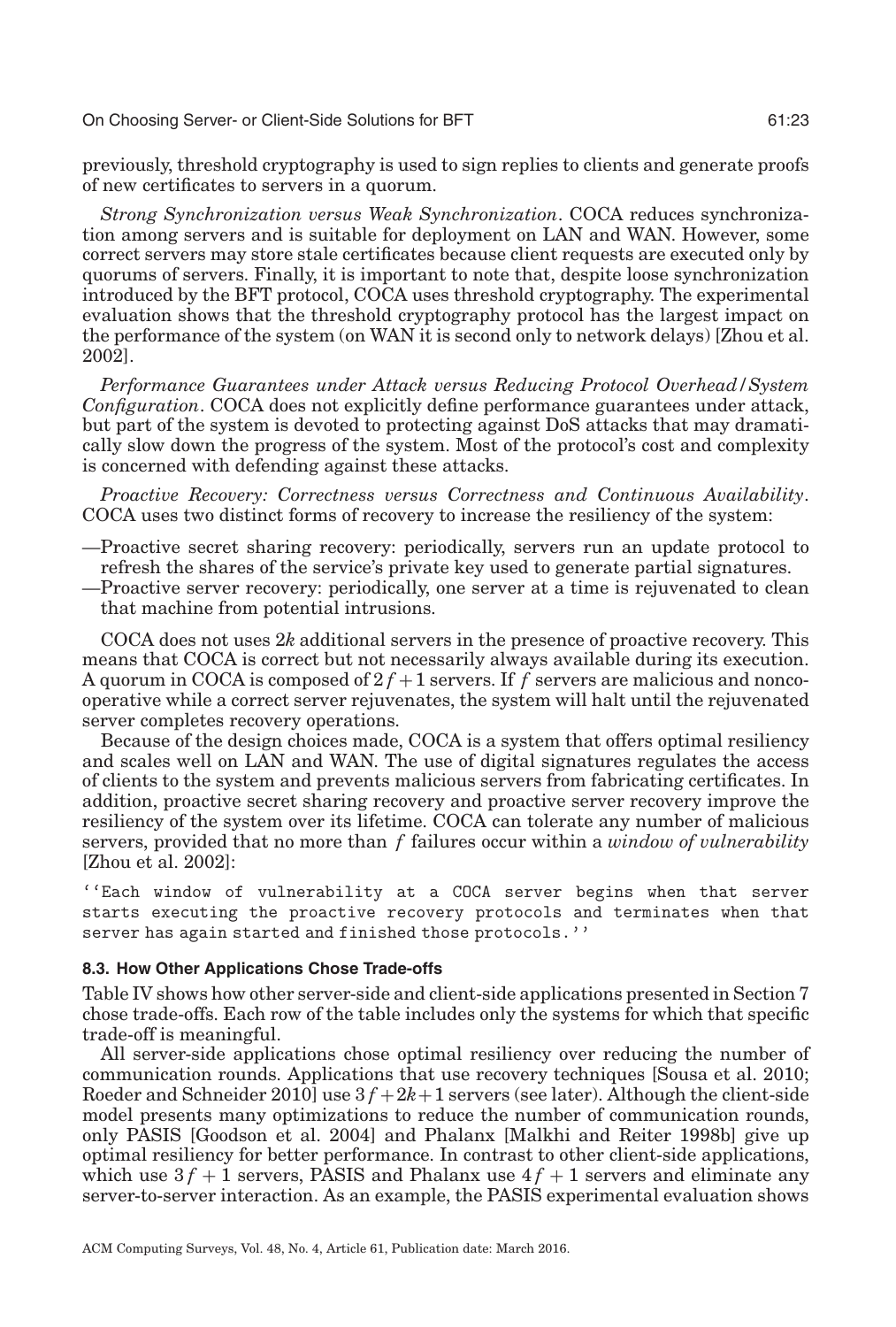<span id="page-23-0"></span>

| <b>Trade-off 1</b>                                                   | Server-side systems                                                                                                                                                                                                                                                                                                      | <b>Client-side systems</b>                                                                                                                                                                                                                                                                     |
|----------------------------------------------------------------------|--------------------------------------------------------------------------------------------------------------------------------------------------------------------------------------------------------------------------------------------------------------------------------------------------------------------------|------------------------------------------------------------------------------------------------------------------------------------------------------------------------------------------------------------------------------------------------------------------------------------------------|
| Optimal resiliency                                                   | Byzantine NFS [Castro and Liskov<br>2002], FARSITE [Adya et al. 2002],<br>BFT SCADA [Zhao and Villaseca<br>2008], UpRight [Clement et al. 2009a],<br>Firewall for SIEMs [Garcia et al. 2013],<br>Survivable SCADA [Kirsch et al. 2014]                                                                                   | COCA [Zhou et al. 2002], Loft<br>[Hendricks et al. 2007], BFT K/V store<br>[Roeder and Schneider 2010], Depsky<br>[Bessani et al. 2013], PoWerStore<br>[Dobre et al. 2013]                                                                                                                     |
| Reducing the number<br>of communication                              | None                                                                                                                                                                                                                                                                                                                     | Phalanx [Malkhi and Reiter 1998b],<br>PASIS [Goodson et al. 2004]                                                                                                                                                                                                                              |
| <b>Trade-off 2</b>                                                   | Server-side systems                                                                                                                                                                                                                                                                                                      | <b>Client-side systems</b>                                                                                                                                                                                                                                                                     |
| Asymmetric<br>authentication                                         | FARSITE [Adya et al. 2002], BFT<br>firewall [Roeder and Schneider 2010],<br>Firewall for SIEMs [Garcia et al. 2013],<br>Survivable SCADA [Kirsch et al. 2014]                                                                                                                                                            | Phalanx [Malkhi and Reiter 1998b],<br>COCA [Zhou et al. 2002], BFT K/V<br>store [Roeder and Schneider 2010],<br>Depsky [Bessani et al. 2013]                                                                                                                                                   |
| Symmetric<br>authentication                                          | Byzantine NFS [Castro and Liskov<br>2002], BFT SCADA [Zhao and<br>Villaseca 2008], UpRight [Clement<br>et al. 2009a], CIS firewall [Sousa et al.<br>2010], Firewall for SIEMs [Garcia<br>et al. 2013]                                                                                                                    | PASIS [Goodson et al. 2004], Loft<br>[Hendricks et al. 2007], PoWerStore<br>[Dobre et al. 2013]                                                                                                                                                                                                |
| <b>Trade-off 3</b>                                                   | Server-side systems                                                                                                                                                                                                                                                                                                      | <b>Client-side systems</b>                                                                                                                                                                                                                                                                     |
| Strong<br>synchronization                                            | Byzantine NFS [Castro and Liskov<br>2002], FARSITE [Adya et al. 2002],<br>BFT SCADA [Zhao and Villaseca<br>2008], UpRight [Clement et al. 2009a],<br>CIS firewall [Sousa et al. 2010], BFT<br>firewall [Roeder and Schneider 2010],<br>Firewall for SIEMs [Garcia et al. 2013],<br>Survivable SCADA [Kirsch et al. 2014] | None                                                                                                                                                                                                                                                                                           |
| Weak synchronization                                                 | None                                                                                                                                                                                                                                                                                                                     | Phalanx [Malkhi and Reiter 1998b],<br>COCA [Zhou et al. 2002], PASIS<br>[Goodson et al. 2004], Loft [Hendricks]<br>et al. 2007], BFT K/V store [Roeder and<br>Schneider 2010], Depsky [Bessani et al.<br>2013], PoWerStore [Dobre et al. 2013]                                                 |
| Trade-off 4                                                          | Server-side systems                                                                                                                                                                                                                                                                                                      | <b>Client-side systems</b>                                                                                                                                                                                                                                                                     |
| Performance<br>guarantees under<br>attack                            | UpRight [Clement et al. 2009a],<br>Survivable SCADA [Kirsch et al. 2014]                                                                                                                                                                                                                                                 | None                                                                                                                                                                                                                                                                                           |
| Reducing protocol<br>overhead/system<br>configuration                | Byzantine NFS [Castro and Liskov]<br>2002], FARSITE [Adya et al. 2002],<br>BFT SCADA [Zhao and Villaseca<br>2008], CIS firewall [Sousa et al. 2010],<br>Firewall for SIEMs [Garcia et al. 2013]                                                                                                                          | Phalanx [Malkhi and Reiter 1998b],<br>COCA [Zhou et al. 2002], PASIS<br>[Goodson et al. 2004], Loft [Hendricks]<br>et al. 2007], BFT firewall [Roeder and<br>Schneider 2010], BFT K/V store<br>[Roeder and Schneider 2010], Depsky<br>[Bessani et al. 2013], PoWerStore<br>[Dobre et al. 2013] |
| <b>Trade-off 5</b>                                                   | Server-side systems                                                                                                                                                                                                                                                                                                      | <b>Client-side systems</b>                                                                                                                                                                                                                                                                     |
| Proactive recovery:<br>Only correctness                              | None                                                                                                                                                                                                                                                                                                                     | COCA [Zhou et al. 2002]                                                                                                                                                                                                                                                                        |
| Proactive recovery:<br>Correctness and<br>continuous<br>availability | CIS firewall [Sousa et al. 2010], BFT<br>firewall [Roeder and Schneider 2010]                                                                                                                                                                                                                                            | None                                                                                                                                                                                                                                                                                           |

Table IV. Trade-offs Chosen by Other Server-Side or Client-Side Applications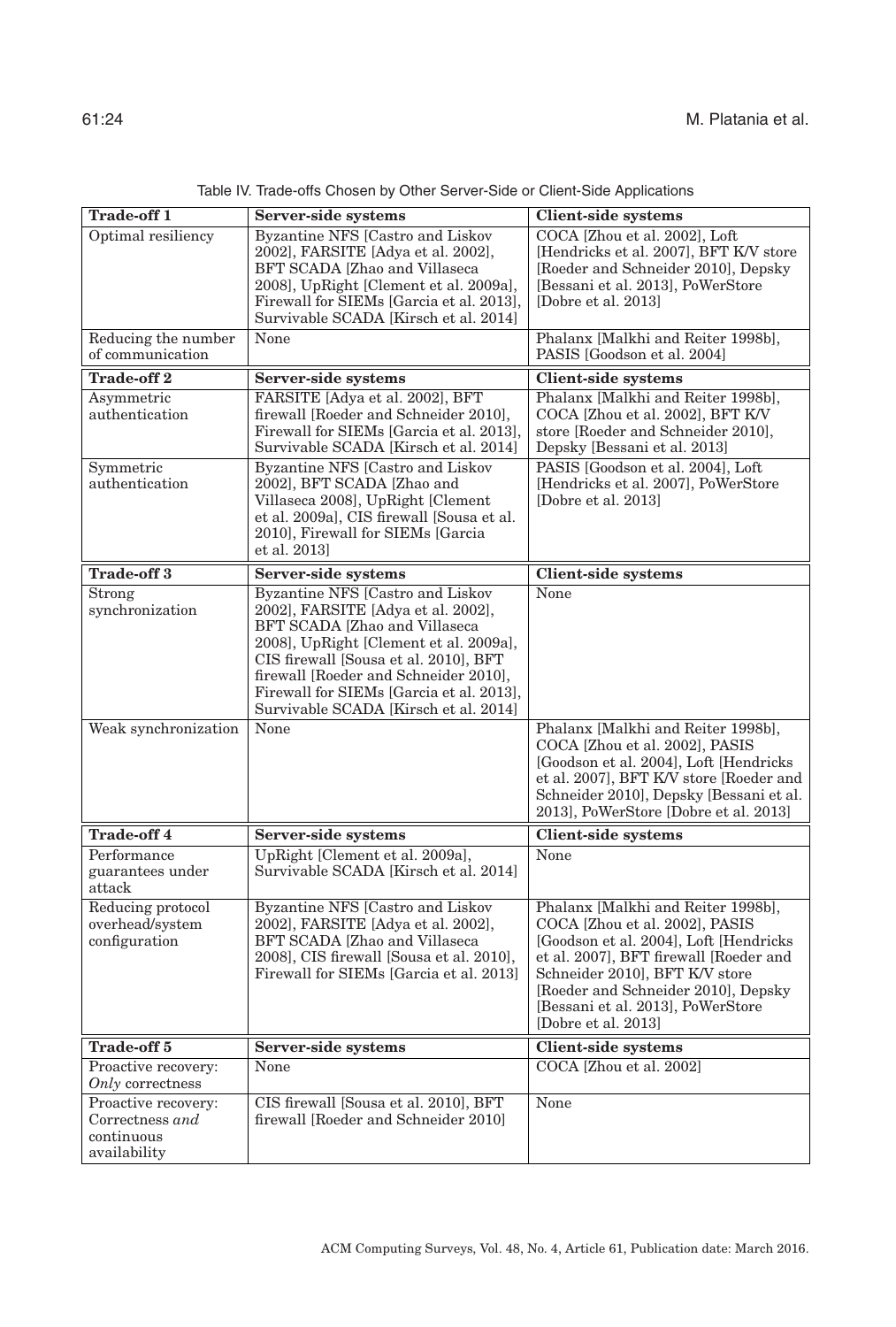how this choice allows PASIS to outperform PBFT in terms of latency and throughput [Goodson et al. [2004\]](#page-28-17).

Regarding authentication, the applications we consider are split almost evenly between using digital signatures (asymmetric authentication) and MACs (symmetric authentication). Interestingly, this choice does not depend on the adopted system model (server side or client side). Applications that use MACs to authenticate messages seek to maximize performance during normal operations. However, some of these applications still use signatures for some *critical* message. As an example, the Byzantine NFS [Castro and Liskov [2002\]](#page-27-8) uses private/public key cryptography to exchange the symmetric keys that are used to authenticate all other messages. The firewall for SIEMs [Garcia et al. [2013\]](#page-28-10) uses both signatures and authenticators. The system is composed of *prefilters* and *filters*. Each message is signed with the private key of the sender. In addition, the sender attaches a vector of MACs to each message, which is computed over the message payload and signature. MACs represent an optimization to speed up the message verification. Prefilters drop messages with invalid MACs, while all other messages are forwarded to filters through a total order multicast channel. Filters check the authenticity of the received messages by verifying the signature of the sender. This second step is necessary because a malicious prefilter could alter the MAC vector computed by the original sender or invent new messages.

In contrast, the choice between strong and weak synchronization is strongly tied to the adopted system model. Server-side applications rely on server-to-server broadcast communications and require each (correct) server to process each request. The clientside applications we described in Section [7](#page-13-0) rely on the clients to coordinate the ordering round of the BFT protocol. The lack of server-to-server interaction makes these applications scale better than client-side systems on WAN. The UpRight services deserve particular mention: although they rely on fast ordering and separate agreement from execution [Yin et al. [2003\]](#page-29-5), correct execution servers still have to receive ordered requests from a quorum of order servers. Moreover, possible conflicts are resolved during the state checkpointing process, which requires additional communication between execution and order servers.

Performance guarantees under attack are an important requirement for practical applications. However, only the survivable SCADA system [Kirsch et al. [2014\]](#page-28-14) and the UpRight versions of Zookeeper and the Hadoop file system [Clement et al. [2009a\]](#page-27-10) offer these guarantees. At the heart of these solutions lie Prime [Amir et al. [2008\]](#page-27-2) and Aardvark [Clement et al. [2009b\]](#page-27-3), respectively. Prime extends the PBFT protocol with subprotocols that monitor the activity of the leader to guarantee performance in terms of latency. Aardvark uses resource isolation, regular view changes, and a prefiltering mechanism to ensure constant throughput. Performance guarantees under attack are obtained at the cost of higher overhead during normal operations when compared with other approaches. The majority of the BFT applications we discussed throughout the article are not willing to pay this cost. They focus instead on how to improve performance in the normal case.

Finally, the ability to automatically recover system servers is another key aspect for the implementation of practical, real-world applications. As with performance under attack, only a few systems use recovery mechanisms, namely, COCA [Zhou et al. [2002\]](#page-29-10), CIS firewall [Sousa et al. [2010\]](#page-29-4), and BFT firewall [Roeder and Schneider [2010\]](#page-29-6). Surprisingly, none of the applications that provide performance guarantees under attack implement recovery strategies and, vice versa, applications that implement recovery mechanisms do not provide any kind of performance guarantee under attack. CIS and BFT firewalls implement proactive recovery algorithms and use  $3f+2k+1$  servers in order to guarantee correctness *and* continuous availability even during the rejuvenation of correct servers. The CIS firewall also implements a reactive recovery mechanism that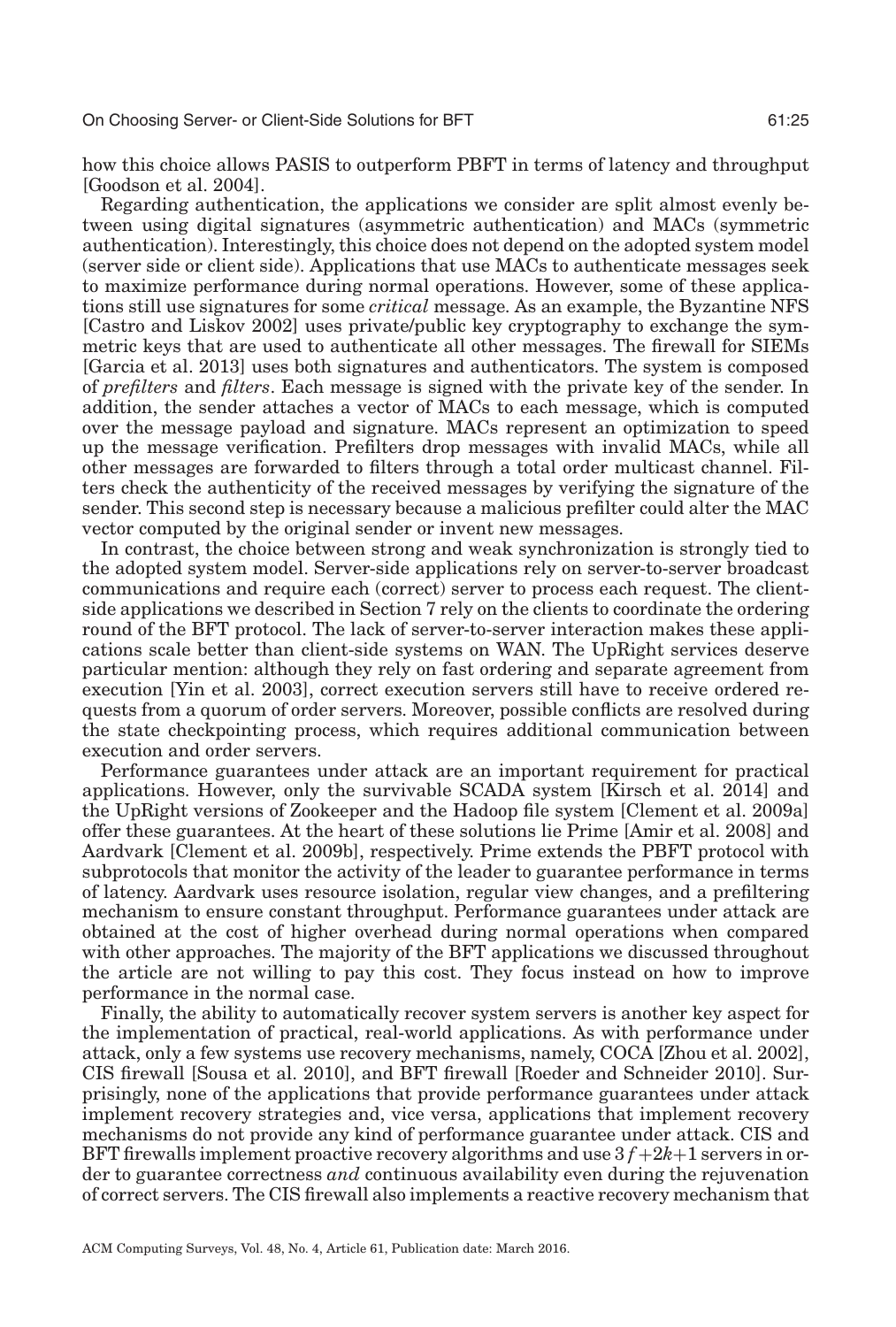triggers the rejuvenation of a compromised server when a failure of that server is detected. On the contrary, COCA implements proactive recovery but uses only  $3f + 1$ servers. Hence, COCA guarantees correctness but not necessarily continuous availability. The system halts if f out of  $2f + 1$  servers are compromised and noncooperative, and a correct server is rejuvenating.

## **9. BUILDING A BFT APPLICATION: LESSONS LEARNED**

<span id="page-25-0"></span>In this section, we describe the main aspects that a system builder should consider for building a BFT application, based on the lessons learned in this article.

The first thing to consider is the system model, server side or client side. The choice depends strictly on the requirements of the application that the system builder wants to build. If the application needs a resilient agreement protocol to establish the order in which operations from multiple clients have to be executed, the server-side model is more appropriate. An example of such an application is the survivable SCADA system [Kirsch et al. [2014\]](#page-28-14), which is integrated with a real Siemens SCADA product. Replicas of the SCADA master use Prime to order operations coming from RTUs. Prime implements state machine replication and guarantees that client operations are executed in the same order by all correct servers, and thus, that all correct servers are consistent. On the contrary, for applications in which a resource is updated by a single client or a few clients, the client-side model is more appropriate. An example of such an application is Phalanx [Malkhi and Reiter [1998b\]](#page-28-12), which was part of a voting system for elections in Costa Rica. Phalanx implements a client-side protocol with single-writer, *write once* semantics in order to avoid multiple votes from the same person. Due to its favorable scalability properties, the client-side model is appealing for building geodistributed applications. However, unlike the server-side model, in which server-to-server communication helps detect conflicting updates from malicious clients, a system builder that wants to follow the client-side model should consider clients part of the system and provide the system itself with mechanisms that handle malicious clients.

Another important aspect to consider when building a BFT application is the behavior of that application under attack. Guaranteeing performance while the system is under malicious attack is a fundamental requirement of real-world applications. Currently, only a few solutions focus on this. Prime enforces latency guarantees by monitoring the activity of the leader, in order to replace a leader that performs too slowly and could potentially be malicious. Aardvark and COCA enforce constant throughput guarantees under attack through authorization mechanisms, resource management (i.e., different input queues to store messages coming from different clients and servers), and caching reply messages in order to avoid costly cryptographic operations in case of multiple requests of the same operation from malicious clients. While these protocols provide latency *or* throughput guarantees, the large gap in the current BFT literature is the absence of protocols able to provide latency *and* throughput guarantees while under attack. Combining solutions like Prime, Aardvark, and COCA, when possible, would allow a distributed system to tolerate a broader class of attacks, while still providing good performance even in the presence of a malicious adversary.

Another practical aspect to consider is how to make an application survivable over a long period of time. Modern systems are expected to operate for years (e.g., critical infrastructures). The vast majority of BFT protocols in the literature guarantee correct behavior if no more than *f* servers are compromised over the system lifetime but they do not adopt diversity or recovery mechanisms, which makes it hard to support the previous assumption in case of long-lived systems. In addition, current solutions either address performance guarantees under attack, or provide recovery mechanisms to increase the resiliency of the system. These aspects are considered together for the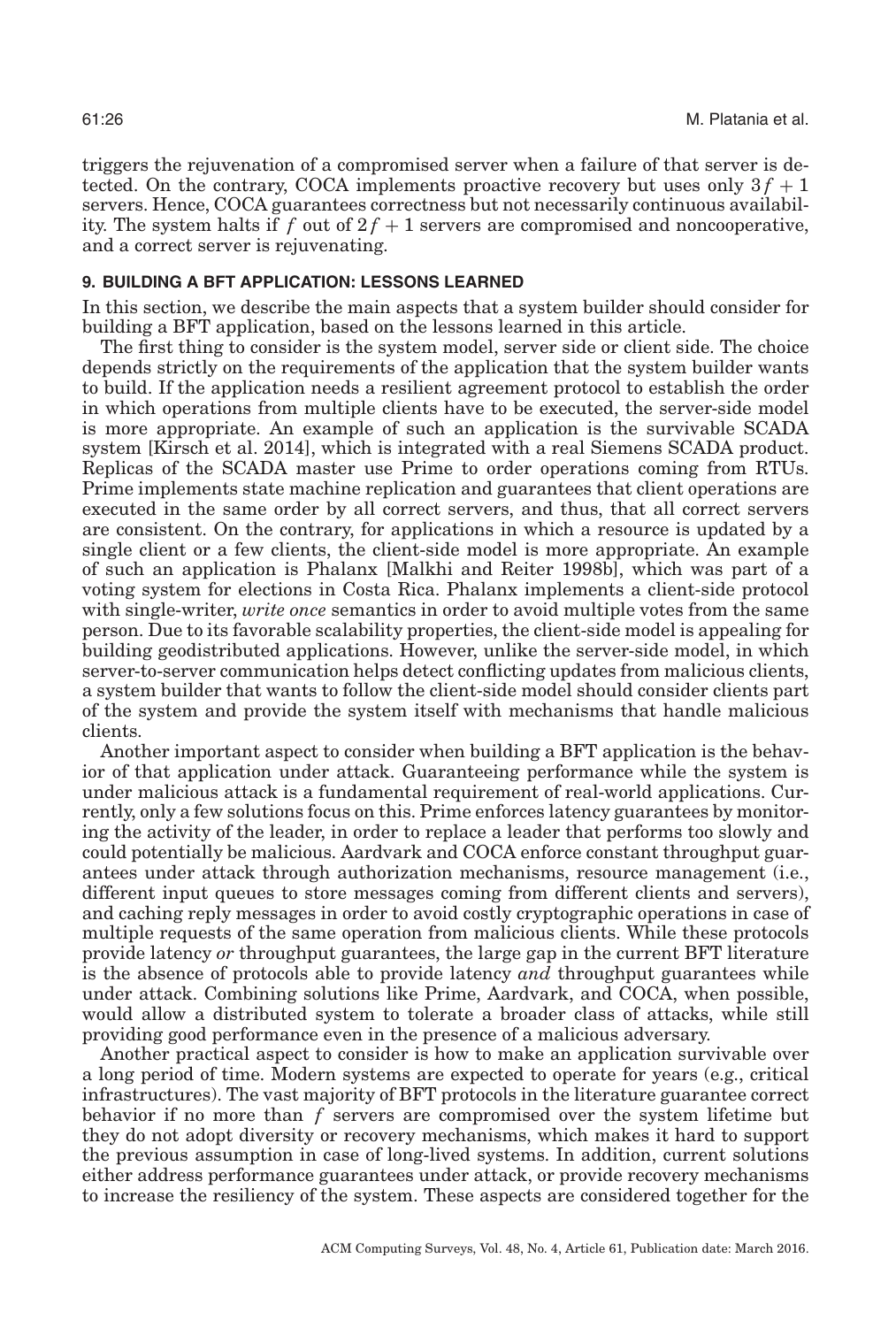On Choosing Server- or Client-Side Solutions for BFT 61:27

first time in Prime 2.0 [Amir et al. [2014;](#page-27-15) Platania et al. [2014\]](#page-28-21), which integrates the Prime replication engine, fine-grained software diversity [Cohen [1993;](#page-27-17) Giuffrida et al. [2012;](#page-28-22) Pappas et al. [2012\]](#page-28-23) obtained at compile time [Homescu et al. [2013\]](#page-28-24), and proactive recovery [Roeder and Schneider [2010\]](#page-29-6). Servers are periodically rejuvenated from a clean execution environment and application state. After each rejuvenation, a new variant of a Prime server is automatically generated with a MultiCompiler [Homescu et al. [2013\]](#page-28-24) that guarantees, with high probability, that any two variants are different from each other. In this way, similar to COCA, a BFT protocol can tolerate any number of failures during the system lifetime, provided that no more than *f* failures occur within a vulnerability window. Guaranteeing continuous availability in the presence of recovery mechanisms requires 2*k* additional servers in the system [Sousa et al. [2010\]](#page-29-4), where *k* is the number of servers that rejuvenate at the same time. Trading optimal resiliency for continuous availability is important for critical systems, in order to continue working even in the presence of *f* concurrent failures and the rejuvenation of *k* correct servers. Reducing the number of physical servers used in the system is a problem that can be addressed through modern virtualization technologies.

The last, but not least, aspect a system builder should consider for building a BFT application is the authentication mechanism, that is, digital signatures or MACs. In the previous section, we learned that BFT applications split almost evenly between these two approaches. MACs are computationally less expensive than signatures, which make them appealing for improving the performance of the system. However, this improvement is obtainable only during normal conditions: a malicious client can force view changes or system reconfigurations in order to slow down the progress of the protocol by sending correct authenticators to only a subset of servers. MACs do not protect against this kind of attack, nor do they provide nonrepudiation. To overcome these limitations, digital signatures are required. Improved performance, while still providing high security, can be achieved in two different ways:

- —Developing flexible applications that can benefit from modern multicore technologies. In this way, several consensus instances can run in parallel [Behl et al. [2014\]](#page-27-18) or one or more cores could be dedicated to specific subtasks [Schmidt and Suda [1993\]](#page-29-12), such as cryptographic operations, as also suggested by previous work [Abd-El-Malek et al. [2005\]](#page-27-1).
- —Using a hybrid approach, similar to the PBFT variant in which MACs are used to authenticate server-to-server messages during normal case operations and signatures are used to authenticate some specific messages, such as view change messages and client updates (note that this PBFT extension uses MACs to authenticate client updates).

Guaranteeing performance under attack, improving resiliency through recovery mechanisms, and increasing security using asymmetric authentication come at the cost of lower performance during normal operations. However, independent of the adopted system model, those approaches are necessary to build applications that are truly usable in intrusion-prone environments.

## **10. CONCLUSION**

<span id="page-26-0"></span>In the last 20 years, a large number of BFT protocols have been presented, which differ from each other in many aspects. In this article, we classified BFT protocols based on their system model, that is, server side versus client side. We described server-side protocols as those in which the execution is entirely run by servers, and client-side protocols as those in which clients act either as *proposers*, *repairers*, or both. We argued that in the client-side model clients should be considered part of the system and, hence, mechanisms that cope with potentially malicious clients should be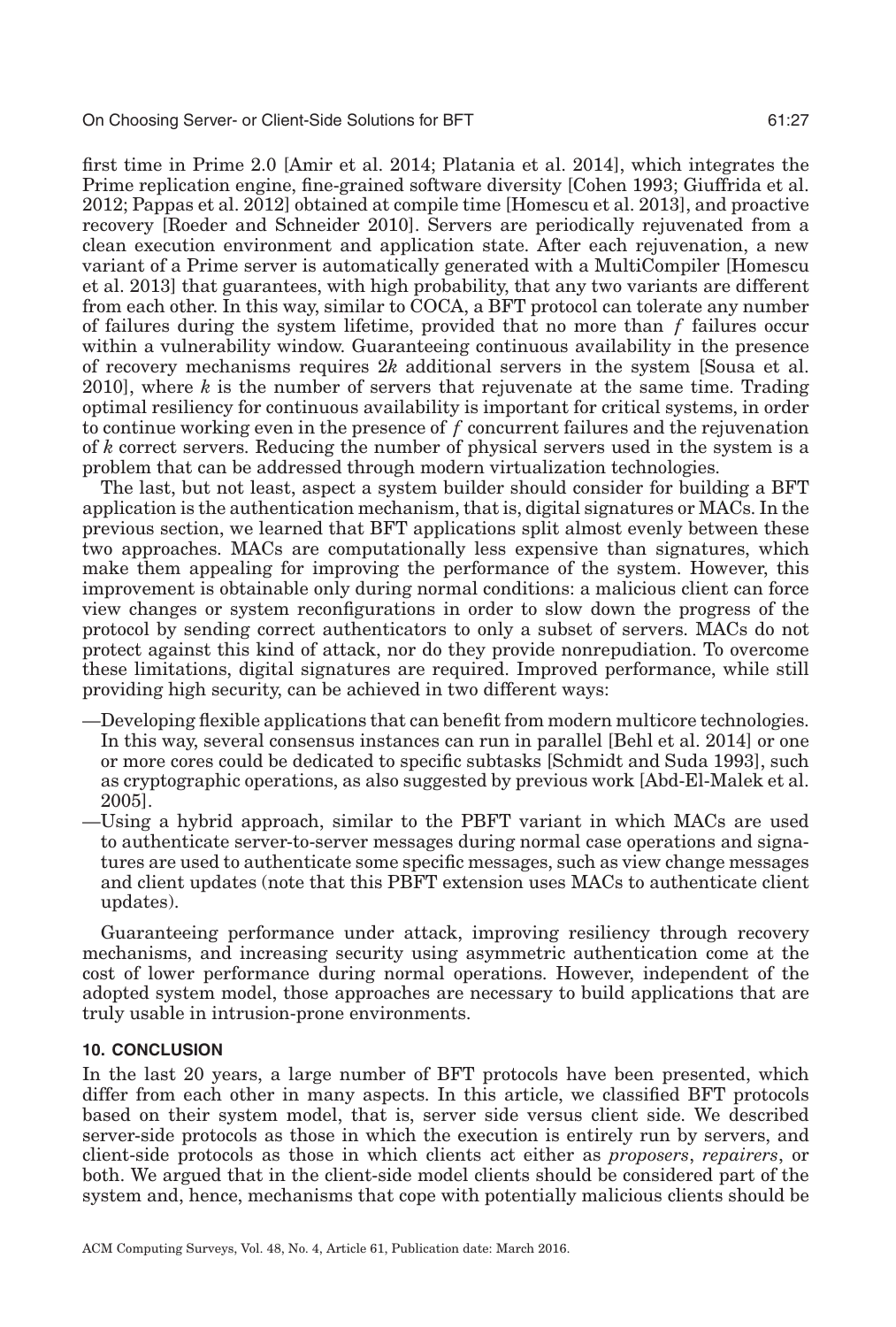provided. In addition to security aspects, we showed that shifting part of the job to the client side makes applications more scalable on WANs. We described some applications that use the BFT server-side or client-side model, highlighting differences and tradeoffs. Finally, we presented some current research gaps in the literature of BFT protocols and discussed the main aspects that a system builder should consider when building practical BFT applications.

#### **REFERENCES**

- <span id="page-27-1"></span>Michael Abd-El-Malek, Gregory R. Ganger, Garth R. Goodson, Michael K. Reiter, and Jay J. Wylie. 2005. Fault-scalable Byzantine fault-tolerant services. *ACM SIGOPS Operating Systems Review* 39, 5 (2005), 59–74.
- <span id="page-27-9"></span>Atul Adya, William J. Bolosky, Miguel Castro, Gerald Cermak, Ronnie Chaiken, John R. Douceur, Jon Howell, Jacob R. Lorch, Marvin Theimer, and Roger P. Wattenhofer. 2002. FARSITE: Federated, available, and reliable storage for an incompletely trusted environment. *ACM SIGOPS Operating Systems Review* 36, SI (2002), 1–14.
- <span id="page-27-2"></span>Yair Amir, Brian Coan, Jonathan Kirsch, and John Lane. 2008. Byzantine replication under attack. In *Proceedings of the IEEE International Conference on Dependable Systems and Networks with FTCS and DCC*. IEEE, 197–206.
- <span id="page-27-15"></span>Yair Amir, Jonathan Kirsch, John Lane, and Marco Platania. 2014. Prime 2.0. Retrieved from [http://www.dsn.](http://www.dsn. ignorespaces jhu.edu/download.html) [jhu.edu/download.html.](http://www.dsn. ignorespaces jhu.edu/download.html)
- <span id="page-27-18"></span>Johannes Behl, Tobias Distler, and Rudiger Kapitza. 2014. Scalable BFT for multi-cores: Actor-based decom- ¨ position and consensus-oriented parallelization. In *Proceedings of the 10th USENIX Conference on Hot Topics in System Dependability*. USENIX Association, 9–14.
- <span id="page-27-7"></span>Mihir Bellare, Ran Canetti, and Hugo Krawczyk. 1996. Keying hash functions for message authentication. In *Advances in Cryptology—CRYPTO'96*. Springer, 1–15.
- <span id="page-27-12"></span>Alysson Bessani, Miguel Correia, Bruno Quaresma, Fernando Andre, and Paulo Sousa. 2013. DepSky: ´ Dependable and secure storage in a cloud-of-clouds. *ACM Transactions on Storage* 9, 4 (2013), 12.
- <span id="page-27-16"></span>George Robert Blakley. 1979. Safeguarding cryptographic keys. In *Proceedings of the International Workshop on Managing Requirements Knowledge*. IEEE Computer Society, 313–317.
- <span id="page-27-0"></span>Miguel Castro and Barbara Liskov. 1999. Practical Byzantine fault tolerance. In *OSDI*, Vol. 99. 173–186.
- <span id="page-27-8"></span>Miguel Castro and Barbara Liskov. 2002. Practical Byzantine fault tolerance and proactive recovery. *ACM Transactions on Computer Systems* 20, 4 (2002), 398–461.
- <span id="page-27-10"></span>Allen Clement, Manos Kapritsos, Sangmin Lee, Yang Wang, Lorenzo Alvisi, Mike Dahlin, and Taylor Riche. 2009a. Upright cluster services. In *Proceedings of the ACM SIGOPS 22nd Symposium on Operating Systems Principles*. ACM, 277–290.
- <span id="page-27-3"></span>Allen Clement, Edmund L. Wong, Lorenzo Alvisi, Michael Dahlin, and Mirco Marchetti. 2009b. Making Byzantine fault tolerant systems tolerate Byzantine faults. In *Proceedings of the 6th USENIX Symposium on Networked System Design and Implementation (NSDI)*, Vol. 9. USENIX, 153–168.
- <span id="page-27-17"></span>Frederick B. Cohen. 1993. Operating system protection through program evolution. *Computers and Security* 12, 6 (1993), 565–584.
- <span id="page-27-5"></span>James Cowling, Daniel Myers, Barbara Liskov, Rodrigo Rodrigues, and Liuba Shrira. 2006. HQ replication: A hybrid quorum protocol for Byzantine fault tolerance. In *Proceedings of the 7th Symposium on Operating Systems Design and Implementation (OSDI)*. USENIX Association, 177–190.
- <span id="page-27-4"></span>Wagner Saback Dantas, Alysson Neves Bessani, Joni da Silva Fraga, and Miguel Correia. 2007. Evaluating Byzantine quorum systems. In *Proceedings of the 26th IEEE International Symposium on Reliable Distributed Systems (SRDS'07)*. IEEE, 253–264.
- <span id="page-27-6"></span>Whitfield Diffie and Martin E. Hellman. 1976. New directions in cryptography. *IEEE Transactions on Information Theory* 22, 6 (1976), 644–654.
- <span id="page-27-13"></span>Dan Dobre, Ghassan Karame, Wenting Li, Matthias Majuntke, Neeraj Suri, and Marko Vukolic. 2013. ´ PoWerStore: Proofs of writing for efficient and robust storage. In *Proceedings of the 2013 ACM SIGSAC Conference on Computer and Communications Security (CCS)*. ACM, 285–298.
- <span id="page-27-11"></span>Cynthia Dwork, Nancy Lynch, and Larry Stockmeyer. 1988. Consensus in the presence of partial synchrony. *Journal of the ACM* 35, 2 (1988), 288–323.
- <span id="page-27-14"></span>C. Fragouli, J. Le Boudec, and J. Widmer. 2006. Network coding: An instant primer. *Computer Communication Review* 36, 1 (2006), 63.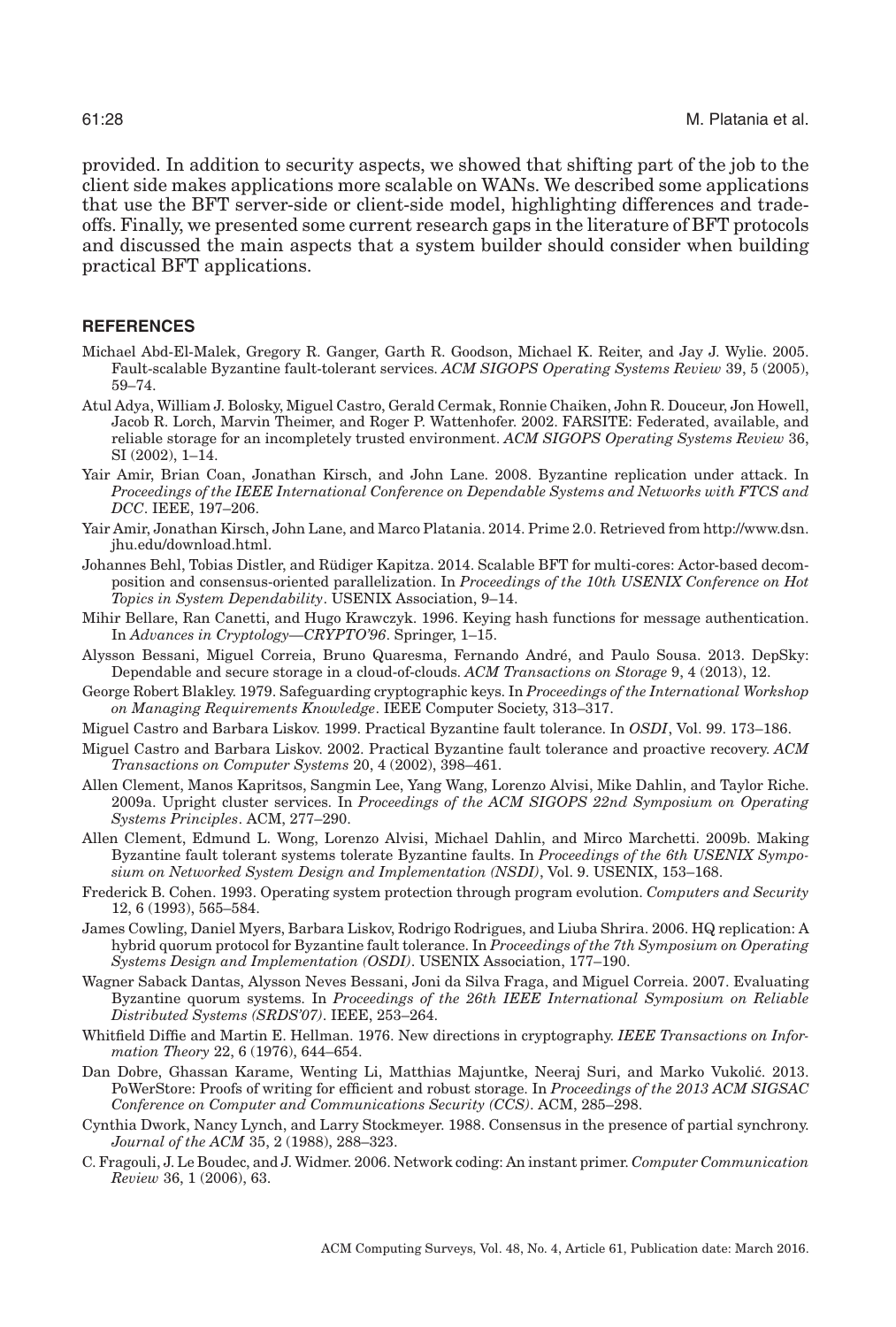- <span id="page-28-10"></span>Miguel Garcia, Nuno Neves, and Alysson Bessani. 2013. An intrusion-tolerant firewall design for protecting SIEM systems. In *Proceedings of the 2013 43rd Annual IEEE/IFIP Conference on Dependable Systems and Networks Workshop (DSN-W)*. IEEE, 1–7.
- <span id="page-28-22"></span>Cristiano Giuffrida, Anton Kuijsten, and Andrew S. Tanenbaum. 2012. Enhanced operating system security through efficient and fine-grained address space randomization. In *Proceedings of the USENIX Security Symposium*.
- <span id="page-28-17"></span>Garth R. Goodson, Jay J. Wylie, Gregory R. Ganger, and Michael K. Reiter. 2004. Efficient Byzantine-tolerant erasure-coded storage. In *Proceedings of the 2004 International Conference on Dependable Systems and Networks*. IEEE, 135–144.
- <span id="page-28-6"></span>Rachid Guerraoui, Nikola Knežević, Vivien Quéma, and Marko Vukolić. 2010. The next 700 BFT protocols. In *Proceedings of the 5th European Conference on Computer Systems (Eurosys)*. ACM, 363–376.
- <span id="page-28-18"></span>James Hendricks, Gregory R. Ganger, and Michael K. Reiter. 2007. Low-overhead Byzantine fault-tolerant storage. In *ACM SIGOPS Operating Systems Review*, Vol. 41. ACM, 73–86.
- <span id="page-28-20"></span>Maurice P. Herlihy and Jeannette M. Wing. 1990. Linearizability: A correctness condition for concurrent objects. *ACM Transactions on Programming Languages and Systems* 12, 3 (1990), 463–492.
- <span id="page-28-24"></span>Andrei Homescu, Steven Neisius, Per Larsen, Stefan Brunthaler, and Michael Franz. 2013. Profile-guided automated software diversity. In *Proceedings of the IEEE/ACM International Symposium on Code Generation and Optimization (CGO)*. IEEE, 1–11.
- <span id="page-28-15"></span>Patrick Hunt, Mahadev Konar, Flavio Paiva Junqueira, and Benjamin Reed. 2010. ZooKeeper: Wait-free coordination for internet-scale systems. In *Proceedings of the USENIX Annual Technical Conference*, Vol. 8. 9.
- <span id="page-28-14"></span>Jonathan Kirsch, Stuart Goose, Yair Amir, Dong Wei, and Paul Skare. 2014. Survivable SCADA via intrusiontolerant replication. *IEEE Transactions on Smart Grid* 5, 1 (2014), 60–70.
- <span id="page-28-2"></span>Ramakrishna Kotla, Lorenzo Alvisi, Mike Dahlin, Allen Clement, and Edmund Wong. 2007. Zyzzyva: Speculative Byzantine fault tolerance. In *ACM SIGOPS Operating Systems Review*, Vol. 41. ACM, 45–58.
- <span id="page-28-7"></span>Leslie Lamport. 1978. Time, clocks, and the ordering of events in a distributed system. *Communications of the ACM* 21, 7 (1978), 558–565.
- <span id="page-28-19"></span>Leslie Lamport. 1986. On interprocess communication. *Distributed Computing* 1, 2 (1986), 86–101.
- <span id="page-28-9"></span>Leslie Lamport. 1998. The part-time parliament. *ACM Transactions on Computer Systems* 16, 2 (1998), 133–169.
- <span id="page-28-16"></span>Leslie Lamport. 2001. Paxos made simple. *ACM Sigact News* 32, 4 (2001), 18–25.
- <span id="page-28-1"></span>Leslie Lamport, Robert Shostak, and Marshall Pease. 1982. The Byzantine generals problem. *ACM Transactions on Programming Languages and Systems* 4, 3 (1982), 382–401.
- <span id="page-28-13"></span>Barbara Liskov and Rodrigo Rodrigues. 2006. Tolerating Byzantine faulty clients in a quorum system. In *Proceedings of the 26th IEEE International Conference on Distributed Computing Systems (ICDCS'06)*. IEEE, 34–34.
- <span id="page-28-11"></span>Dahlia Malkhi and Michael Reiter. 1998a. Byzantine quorum systems. *Distributed Computing* 11, 4 (1998), 203–213.
- <span id="page-28-12"></span>Dahlia Malkhi and Michael K. Reiter. 1998b. Secure and scalable replication in Phalanx. In *Proceedings of the 17th IEEE Symposium on Reliable Distributed Systems*. IEEE, 51–58.
- <span id="page-28-4"></span>Dahlia Malkhi and Michael K. Reiter. 1998c. Survivable consensus objects. In *Proceedings of the 17th IEEE Symposium on Reliable Distributed Systems*. IEEE, 271–279.
- <span id="page-28-8"></span>Jean-Philippe Martin and Lorenzo Alvisi. 2006. Fast Byzantine consensus. *IEEE Transactions on Dependable and Secure Computing* 3, 3 (2006), 202–215.
- <span id="page-28-5"></span>Michael G. Merideth and Michael K. Reiter. 2010. Selected results from the latest decade of quorum systems research. In *Replication*. Springer, 185–206.
- <span id="page-28-3"></span>Zarko Milosevic, Martin Biely, and Andre Schiper. 2013. Bounded delay in Byzantine tolerant state machine ´ replication. In *Proceedings of the IEEE 32nd International Symposium on Reliable Distributed Systems (SRDS)*. IEEE, 61–70.
- <span id="page-28-23"></span>Vasilis Pappas, Michalis Polychronakis, and Angelos D. Keromytis. 2012. Smashing the gadgets: Hindering return-oriented programming using in-place code randomization. In *Proceedings of the IEEE Symposium on Security and Privacy (SP)*. IEEE, 601–615.
- <span id="page-28-0"></span>Marshall Pease, Robert Shostak, and Leslie Lamport. 1980. Reaching agreement in the presence of faults. *Journal of the ACM* 27, 2 (1980), 228–234.
- <span id="page-28-21"></span>Marco Platania, Daniel Obenshain, Thomas Tantillo, Ricky Sharma, and Yair Amir. 2014. Towards a practical survivable intrusion tolerant replication system. In *Proceedings of the IEEE 33rd International Symposium on Reliable Distributed Systems (SRDS)*. IEEE, 242–252.